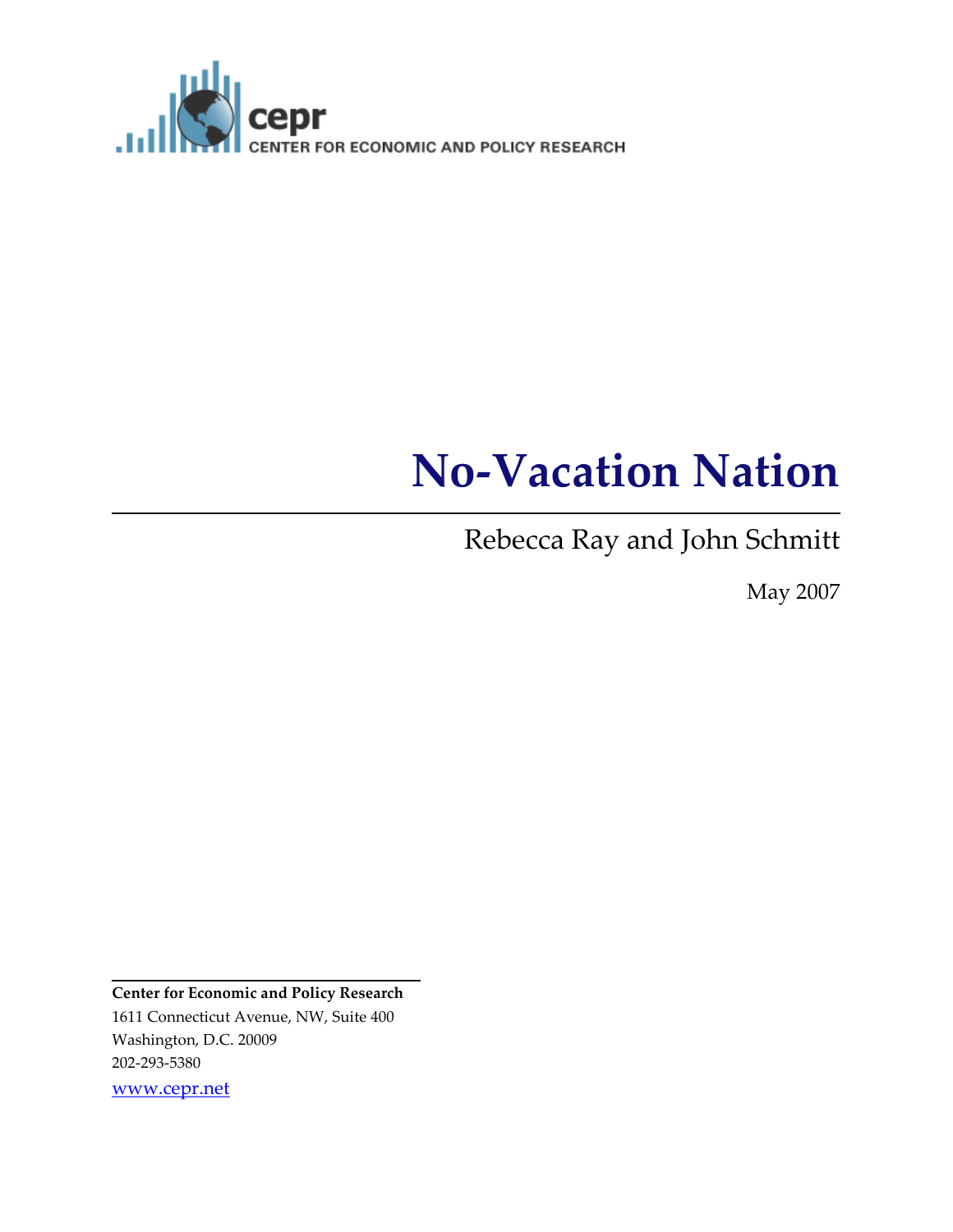# Contents

| Special Treatment for Specific Categories of Workers 5 |                  |
|--------------------------------------------------------|------------------|
|                                                        | Itally <i>11</i> |
|                                                        |                  |
|                                                        |                  |
|                                                        |                  |
|                                                        |                  |
|                                                        |                  |
|                                                        |                  |
|                                                        |                  |
|                                                        |                  |
|                                                        |                  |
|                                                        |                  |
|                                                        |                  |
|                                                        |                  |

#### Errata

The original version of this paper reported that Germany had only one paid public holiday and Switzerland had at least five, varying by canton. The correct number for Germany varies between nine and 13 by German state; Swiss law does not guarantee paid public holidays.

#### About the Authors

Rebecca Ray is a program assistant and John Schmitt is a senior economist at the Center for Economic and Policy Research.

#### Acknowledgements

We thank Dean Baker, Heather Boushey, Liz Chimienti, John de Graaf, Lynn Erskine, and Helene Jorgensen for many helpful comments.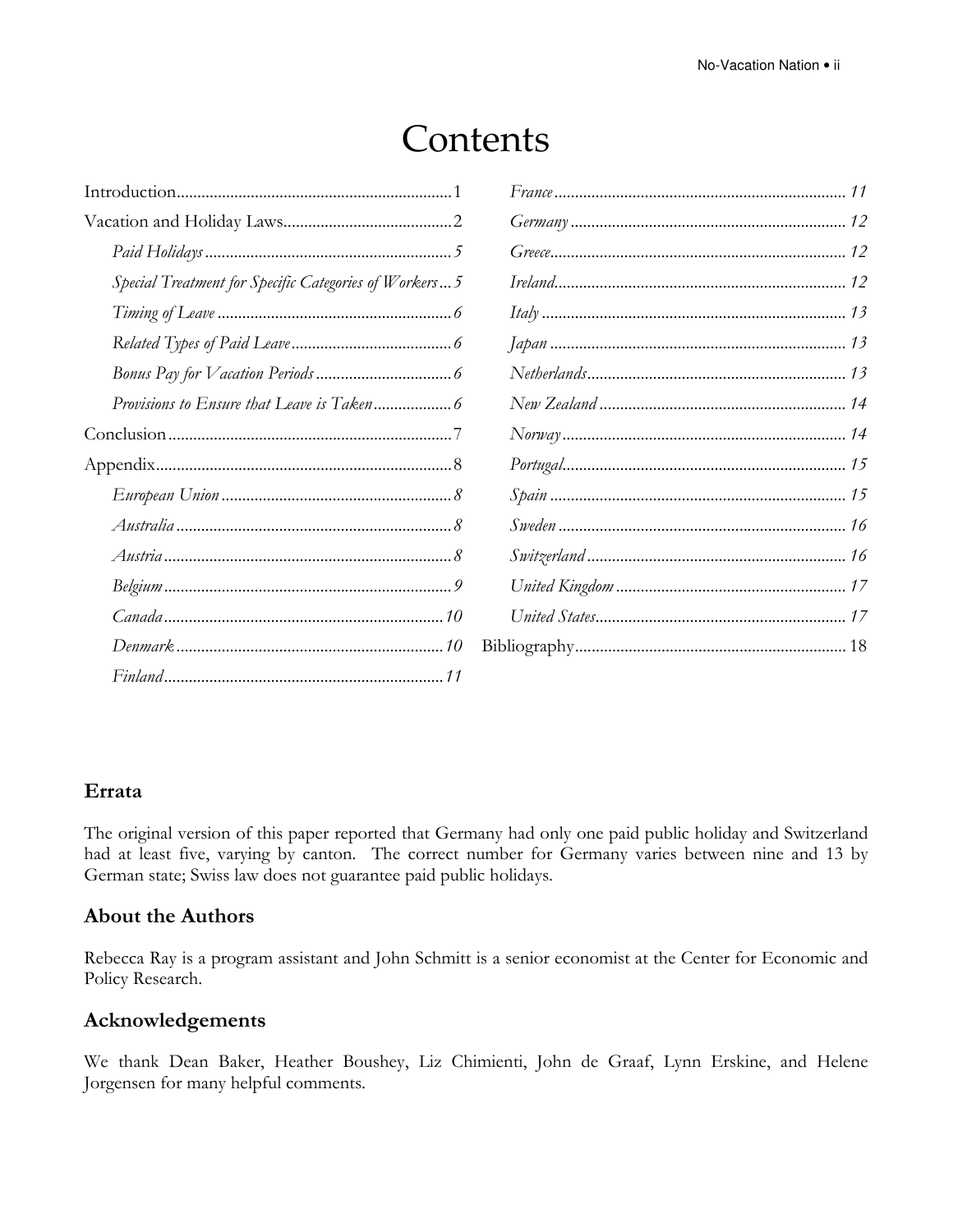## Introduction

The United States is the only advanced economy in the world that does not guarantee its workers paid vacation. European countries establish legal rights to at least 20 days of paid vacation per year, with legal requirement of 25 and even 30 or more days in some countries. Australia and New Zealand both require employers to grant at least 20 vacation days per year; Canada and Japan mandate at least 10 paid days off. The gap between paid time off in the United States and the rest of the world is even larger if we include legally mandated paid holidays, where the United States offers none, but most of the rest of the world's rich countries offer between five and 13 paid holidays per year.

In the absence of government standards, almost one in four Americans have no paid vacation and no paid holidays. According to government survey data, the average worker in the private sector in the United States receives only about nine days of paid vacation and about six paid holidays per year: less than the minimum legal standard set in the rest of world's rich economies excluding Japan (which guarantees only 10 paid vacation days and requires no paid holidays).

The paid vacation and paid holidays that employers do make available is distributed unequally. According to the same government survey data, lower-wage workers are less likely to have any paid vacation (69 percent) than higher-wage workers are (88 percent). The same is true for part-timers, who are far less likely to have paid vacations (36 percent) than are full-timers (90 percent). The problems of lower-wage and part-time workers are magnified if they are employed in small establishments, where only 70 percent have paid vacations, compared to 86 percent in medium and large establishments. Even when lower-wage, part-time, and small-business employees do receive paid vacations, they typically receive far fewer paid days off than higher-wage, full-time, employees in larger establishments. For example, the average lower-wage worker (less than \$15 per hour) with a vacation benefit received only 10 days of paid vacation per year in 2005, compared to 14 days of paid vacation for higher-wage workers with paid vacations. If we look at all workers ― those who receive paid vacations and those who don't ― the vacation gap between lower-wage and higher-wage workers is even larger: only 7 days for lower-wage workers, compared to 13 days for higher-wage workers.

This report reviews the most recently available data from a range of national and international sources on statutory requirements for paid vacations and paid holidays in 21 rich countries (16 European countries, Australia, Canada, Japan, New Zealand, and the United States). In addition to our finding that the United States is the only country in the group that does not require employers to provide paid vacation time, we also note that several foreign countries offer additional time off for younger and older workers, shift workers, and those engaged in community service including jury duty. Three countries even mandate that employers pay vacationing workers a small premium above their standard pay in order to help with vacation-related expenses. Almost every other rich country has also established legal rights to paid holidays over and above paid vacation days. We distinguish throughout the report between paid vacation ― or paid annual leave, terms we use interchangeably ― and paid holidays, which are organized around particular fixed dates in the calendar. Our analysis does not cover paid leave for other reasons such as sick leave, parental leave, or leave to care for sick relatives.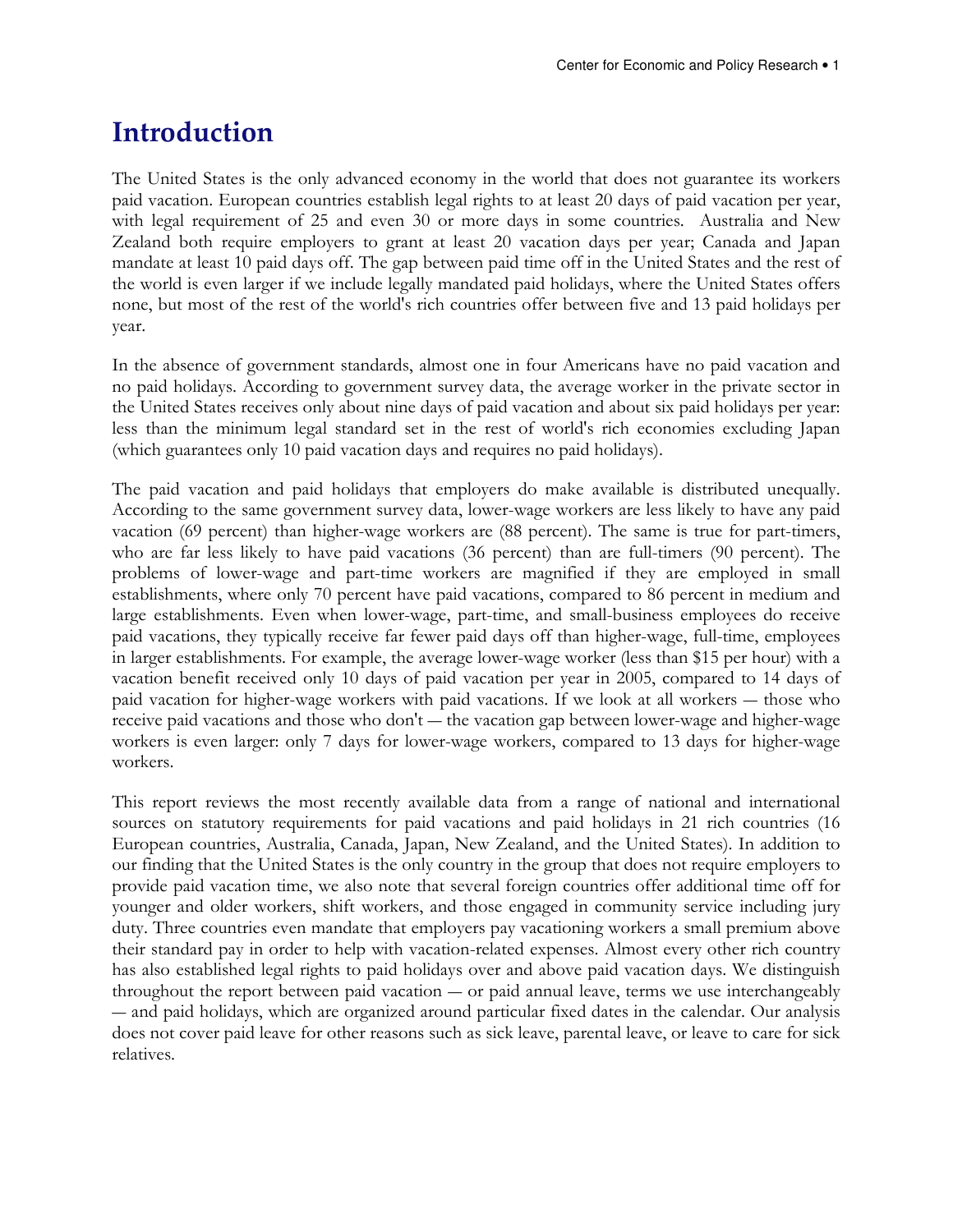### Vacation and Holiday Laws

Figure 1 summarizes the legal right to paid vacation for 21 of the richest countries in the world (see also Table 1). Where applicable and separate from paid vacation, the figure also shows the total number of legally mandated paid holidays. From left to right, countries are ordered from most generous (France, 30 days) to the least generous (the United States, 0 days).



**FIGURE 1: Paid Vacation and Paid Holidays, OECD Nations, in Working Days** 

Sources: See Table 1

Note: Several nations' laws refer to workdays, while others refer to calendar days or weeks. Our comparison assumes a five-day workweek. For a more precise listing, see Table 1.

The European Union's (EU) Working Time Directive (1993) sets a vacation floor for all EU member countries of four weeks or 20 days per year. Several EU member countries require substantially more than the lower limit established by the EU. France mandates 30 days of paid annual leave; Finland, Sweden, and Denmark, 25; and Germany, 24. Several EU countries offer paid holidays over and above the EU statute for paid annual leave. Austrian, Portuguese, and Italian laws require employers to give 13 paid holidays in addition to paid vacation; Spain follows closely, guaranteeing 12 paid holidays. In addition to 20 days of paid annual leave, Belgium requires 10 paid holidays; and Denmark and Ireland, nine.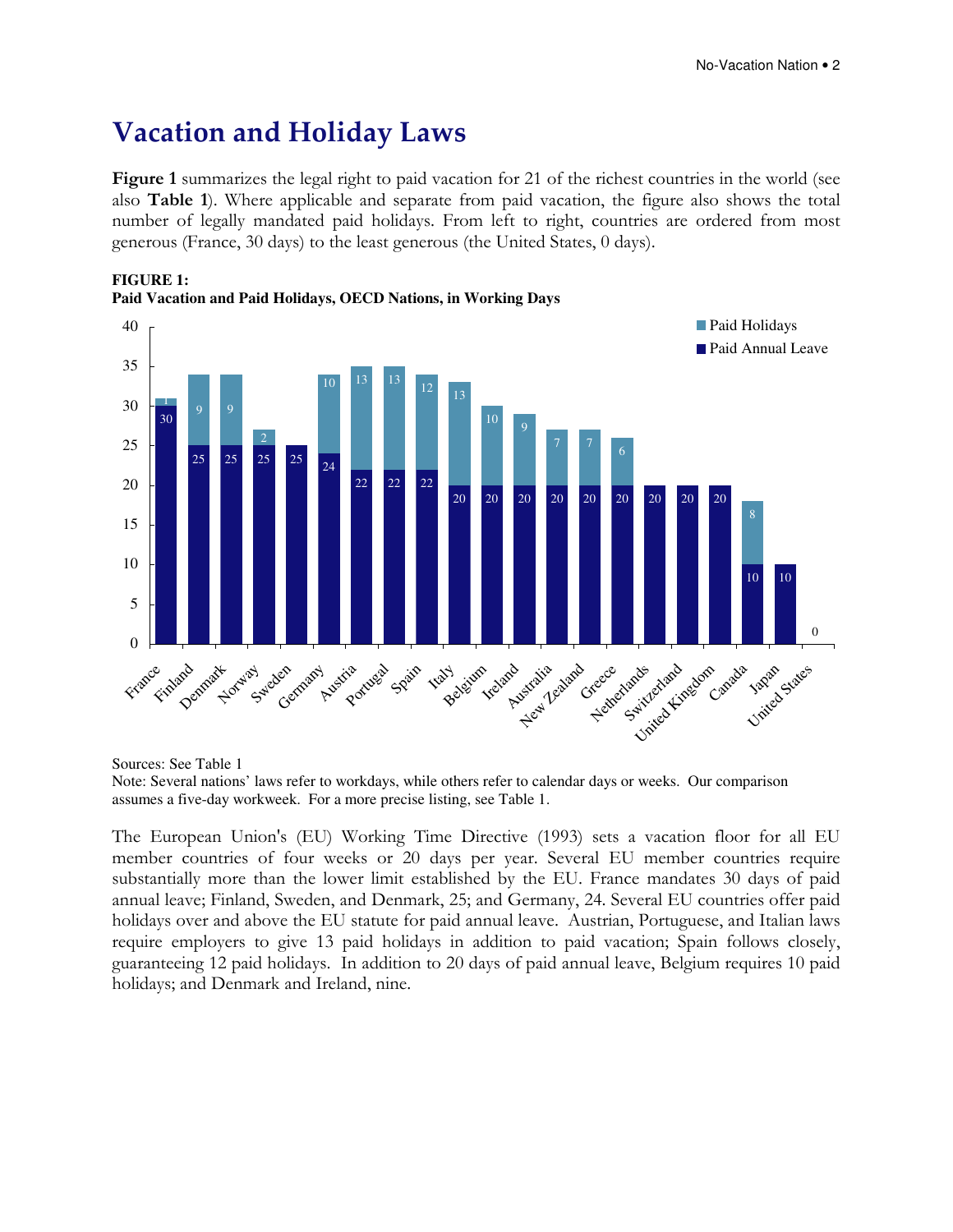| Country                     | <b>Statutory Minimum Annual Leave</b>                       | Paid Holidays  |
|-----------------------------|-------------------------------------------------------------|----------------|
| Australia <sup>1</sup>      | 4 weeks (5 for shift workers)                               | 7              |
| Austria <sup>2</sup>        | 30 calendar days (36 after 6 years)                         | 13             |
| Belgium <sup>2</sup>        | 20 work days                                                | 10             |
| Canada <sup>*3</sup>        | 2 weeks (3 with seniority)                                  | 8              |
| Denmark <sup>2</sup>        | 5 weeks                                                     | 9              |
| Finland $*$ <sup>1</sup>    | 4 weeks (5 after 1 year)                                    | 9              |
| France $2$                  | 30 work days                                                | 1              |
| Germany $*^1$               | 24 work days (up to 30 for young workers)                   | 10             |
| Greece <sup>2</sup>         | 4 weeks (plus 1 work day after the $2nd$ and $3rd$ years)   | 6              |
| Ireland <sup>2</sup>        | 4 weeks                                                     | 9              |
| Italy <sup>4</sup>          | 4 weeks                                                     | 13             |
| Japan <sup>5</sup>          | 10 work days (plus 1 work day after the $2nd - 10th$ years) | $\theta$       |
| Netherlands $1$             | 4 weeks                                                     | $\theta$       |
| New Zealand $1$             | 4 weeks                                                     | 7              |
| Norway <sup>2,6</sup>       | 25 work days                                                | $\overline{2}$ |
| Portugal <sup>2</sup>       | 22 work days (20 in the first year)                         | 13             |
| Spain $1,7$                 | 30 calendar days                                            | 12             |
| Sweden <sup>2</sup>         | 25 work days                                                | $\theta$       |
| Switzerland <sup>2</sup>    | 4 weeks (5 for young workers)                               | $\Omega$       |
| United Kingdom <sup>2</sup> | 4 weeks                                                     | $\overline{0}$ |
| United States <sup>8</sup>  | $\overline{0}$                                              | $\overline{0}$ |

#### **TABLE 1 Paid Vacation and Paid Holidays in OECD Nations**

\* Varies by region; average is presented here; for details, see Appendix. Sources:

- 1. ILO (n.d.) a.
- 2. European Commission (n.d.) a.
- 3. Canada DHRSD 2006.
- 4. Heymann et Al. 2004, European Union 1993.
- 5. ILO (n.d.) b., Japan (n.d.)
- 6. Fellesforbundet 2005.
- 7. European Commission (n.d.) b.
- 8. USDOL (n.d.)

Rich countries outside of the EU also have generous minimum requirements for vacation. In Europe, Norway requires employers to provide 25 days of paid annual leave. Workers in both Australia and New Zealand have four weeks of paid vacation and 7 paid holidays.

Canada and Japan are less generous than the rest of the world, but still require their employers to grant ten days of paid annual leave. Both countries, however, grant rising vacation to workers based on their seniority. (In Canada, provincial governments set vacation policy. The ten day estimate in Figure 1 is representative of the country; most provinces set higher vacation minimums for workers with higher seniority.)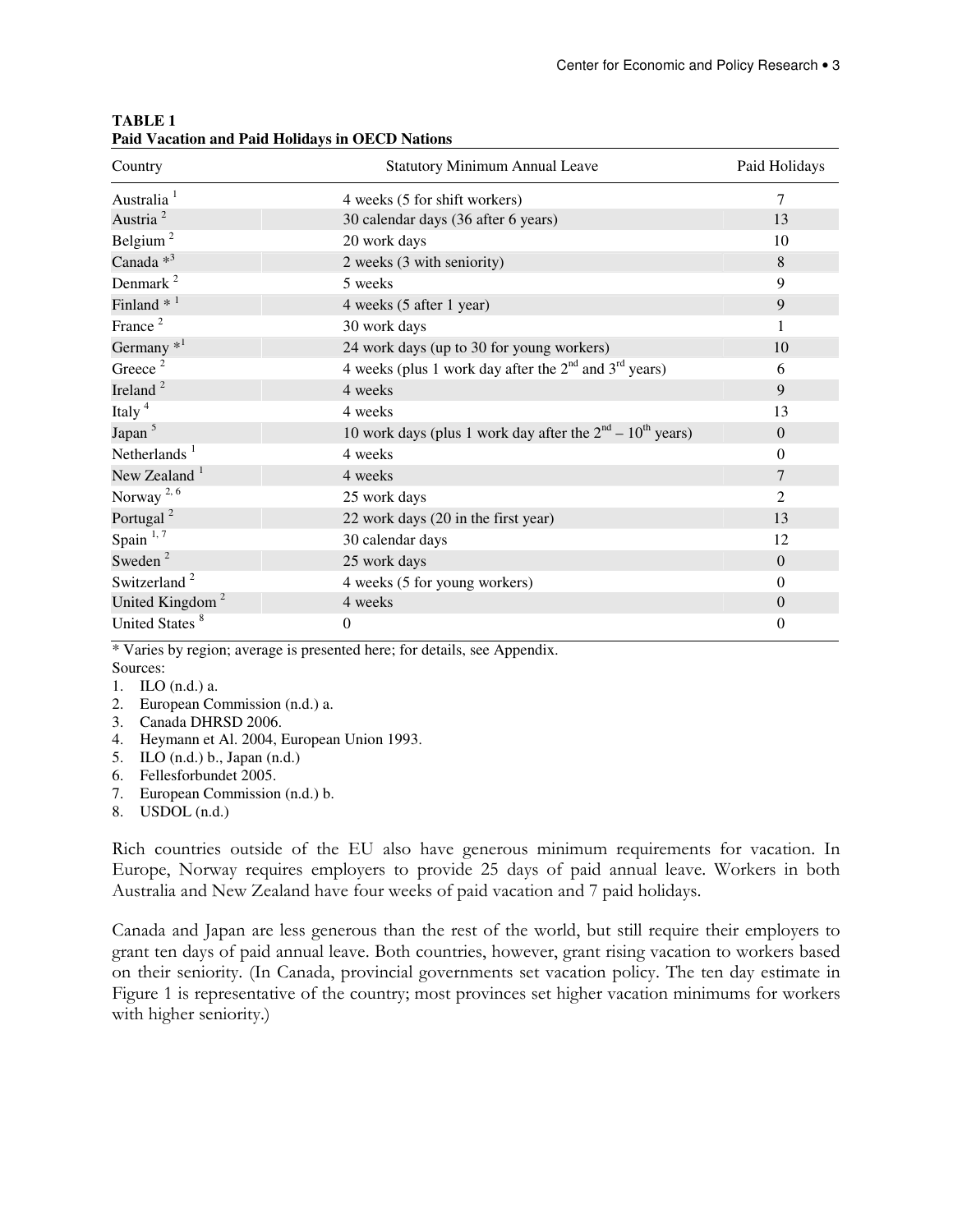#### **TABLE 2 Availability and Generosity of Actual Paid Annual Leave and Paid Holidays, Private Sector Workers, United States, 2006**

|                          | Percent Share of Workers<br><b>Whose Employer Provides:</b> |                  | Average Number of Days<br>All Workers with Benefit |                  | All Workers      |                  |
|--------------------------|-------------------------------------------------------------|------------------|----------------------------------------------------|------------------|------------------|------------------|
|                          | Paid<br>Vacation                                            | Paid<br>Holidays | Paid<br>Vacation                                   | Paid<br>Holidays | Paid<br>Vacation | Paid<br>Holidays |
| All                      | 77                                                          | 76               | 12                                                 | 8                | 9                | 6                |
| Full-time                | 90                                                          | 88               | 13                                                 | 8                | 12               | 7                |
| Part-time                | 36                                                          | 37               | 9                                                  | 6                | 3                | 2                |
| Hourly wage              |                                                             |                  |                                                    |                  |                  |                  |
| Less than \$15 per hour  | 69                                                          | 67               | 10                                                 | 7                | 7                | 5                |
| \$15 per hour or higher  | 88                                                          | 88               | 14                                                 | 9                | 13               | 8                |
| Establishment size       |                                                             |                  |                                                    |                  |                  |                  |
| Small (1-99 workers)     | 70                                                          | 68               | 11                                                 | 8                | 8                | 5                |
| Medium to large $(100+)$ | 86                                                          | 86               | 14                                                 | 9                | 12               | 8                |

Source: Authors' analysis of BLS (2006) analysis of National Compensation Survey, Tables 19, 20, and 21. Average number of paid vacation days calculated as a weighted average of number of paid vacation days by minimum length of service, using authors' calculations of private sector job tenure from the CEPR extract of the Current Population Survey Job Tenure Supplement for January 2006. We use average tenure distribution for both small and mediumto-large establishments.

The United States is the only country in the group that does not legally require employers to provide paid annual leave. Of course, many employers in the United States offer some or all of their employees paid vacations and paid holidays even though the law does not establish a legal minimum for either kind of benefit. (Many employers in the other 20 countries in Figure 1 also offer more paid vacations and holidays than the legal minimums described in the figure.) Table 2 presents data on paid vacations and paid holidays in the U.S. private sector from the 2006 National Compensation Survey. The first column shows that about 77 percent of private-sector workers are in jobs where their employer offers paid vacation. The next column indicates that about 76 percent of workers are in jobs with paid holidays. The next two columns give the average number of paid vacation and paid holidays for those employees who have paid vacation and paid holidays, that is, the average excludes those employees who have zero paid vacation and paid holidays. For this group, which represents about three-fourths of the U.S. work force, the average paid annual leave is about 12 days, and the average number of paid holidays is about eight. The final two columns give the average number of paid vacation and paid holidays including the roughly one-fourth of the work force that does not have these benefits. On average, private-sector workers in the United States have about nine days of paid vacation per year, plus about six paid holidays.

The table also illustrates that part-time workers, low earners, and workers in small establishments (fewer than 100 workers) are less likely to receive paid vacation and paid holidays, and when they do, these workers receive fewer paid days off. Lower-wage workers are less likely (69 percent) than higher-wage workers (88 percent) to have paid vacations. The same is true for part-timers, who are far less likely to have paid vacations (36 percent) than are full-timers (90 percent), and for employees in small establishments, where only 70 percent have paid vacations, compared to 86 percent in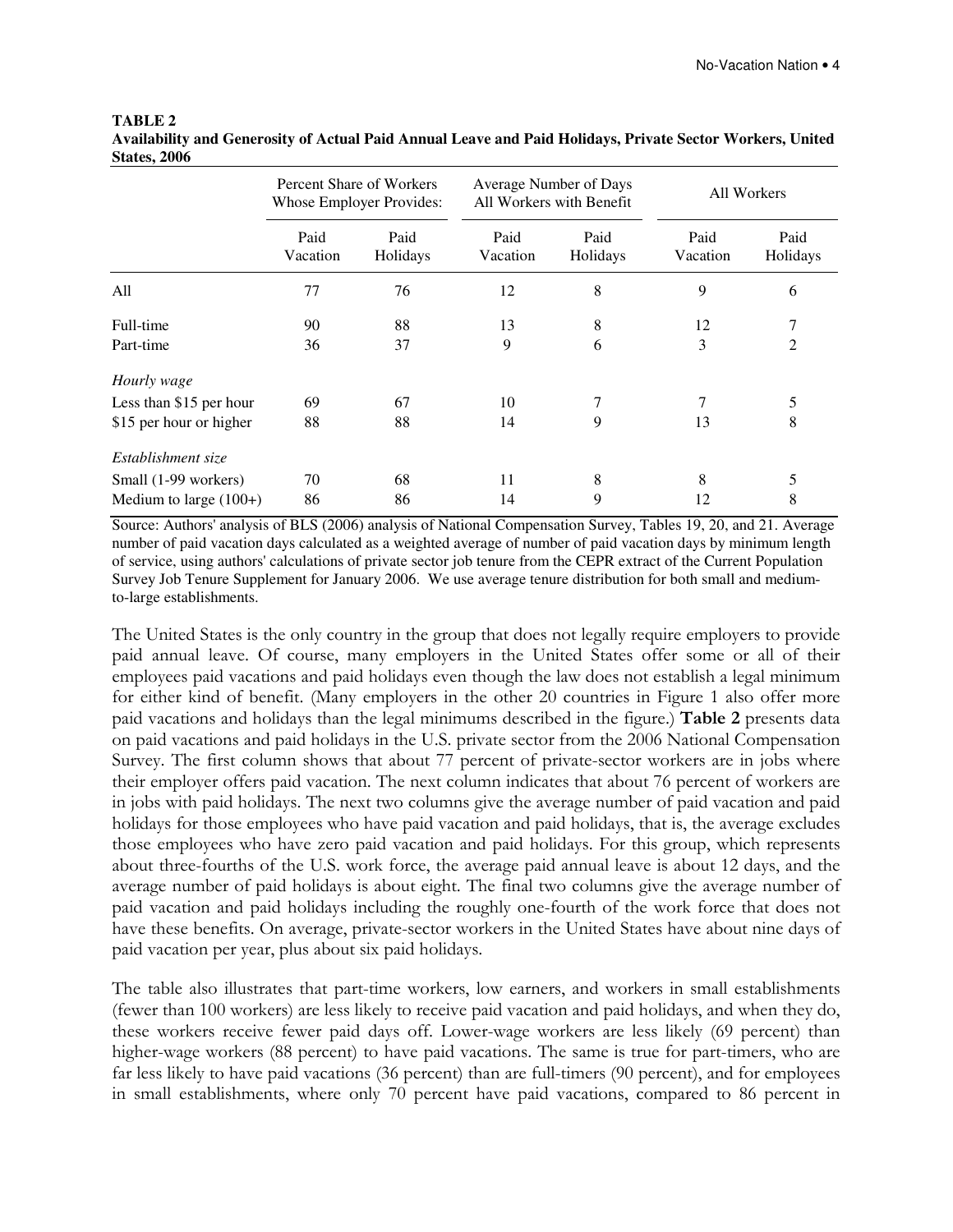medium and large establishments. Even when lower-wage, part-time, and small-business employees do receive paid vacations, they typically receive far fewer paid days off than higher-wage, full-time, employees in larger establishments do. For example, the average lower-wage worker (less than \$15 per hour) with a vacation benefit received only 10 days of paid vacation per year, compared to 14 days of paid vacation for higher-wage workers with paid vacations. If we look at all workers — those who receive paid vacations and those who don't — the vacation gap between lower-wage and higherwage workers is even larger: only 7 days for lower-wage workers, compared to 13 days for higherwage workers.

#### Paid Holidays

Many OECD countries also guarantee paid holidays, including New Year's Day, Good Friday, Easter Monday, and Christmas. Other commonly paid holidays are Labor Day, Ascension Thursday, and All Saints' Day. Spain has 12 paid public holidays. Portugal, Italy, and Austria have 13 each; Belgium, 10; Denmark, Ireland, and Finland, nine each; Canada, eight (on average, though the number varies by province); Australia and New Zealand, seven; and Greece, six. Norway has two paid holidays, and France guarantees one. Two countries determine public holidays at the regional level: Canada (which offers at least five in each province) and Germany (with a minimum of nine holidays). Again, U.S. law makes no provisions for paid holidays, as is also the case in Japan, the Netherlands, Sweden, and the United Kingdom.

In most countries, employers have some flexibility around paid holidays, and often have the option to schedule workers on holidays provided that they pay those days at a higher-than-usual rate or offer a paid day off at another time. The Appendix discusses these issues in greater detail where applicable.

#### Special Treatment for Specific Categories of Workers

Several countries mandate more paid leave for younger and older workers than appears in Figure 1. Three European nations offer greater vacation time for young workers: Austria (usually an extra five working days), Germany (between one and six extra days, depending on age), and Switzerland (an extra week). Norway offers an additional week of vacation to workers over the age of 60.

In some countries, leave entitlement rises with a worker's seniority. Japan gives seniority the most weight: after 18 months, an employee's annual leave begins rising by one workday per year of service until reaching 20 days. Austria grants workers with over 25 years of seniority six additional calendar days of leave (for a total of 36 calendar days). In Finland, annual leave rises from four workweeks to five after the employee's first year, and public servants with at least 15 years of tenure receive 36 working days. Greece's annual leave increases, from four weeks, by one workday per year after an employee's second and third year. Finally, in Canada, leave provisions vary from province to province, but most provinces grant workers an additional week of vacation after five to 10 years.

Two nations allow more leave for workers with difficult working schedules. Australia offers some shift workers an additional 1/52 of the number of hours they work each year (or roughly one work week). Austria offers workers with "heavy night work" two to three extra days of leave, depending on how frequently they do this shift work, and an additional four days of leave after five years of shift work.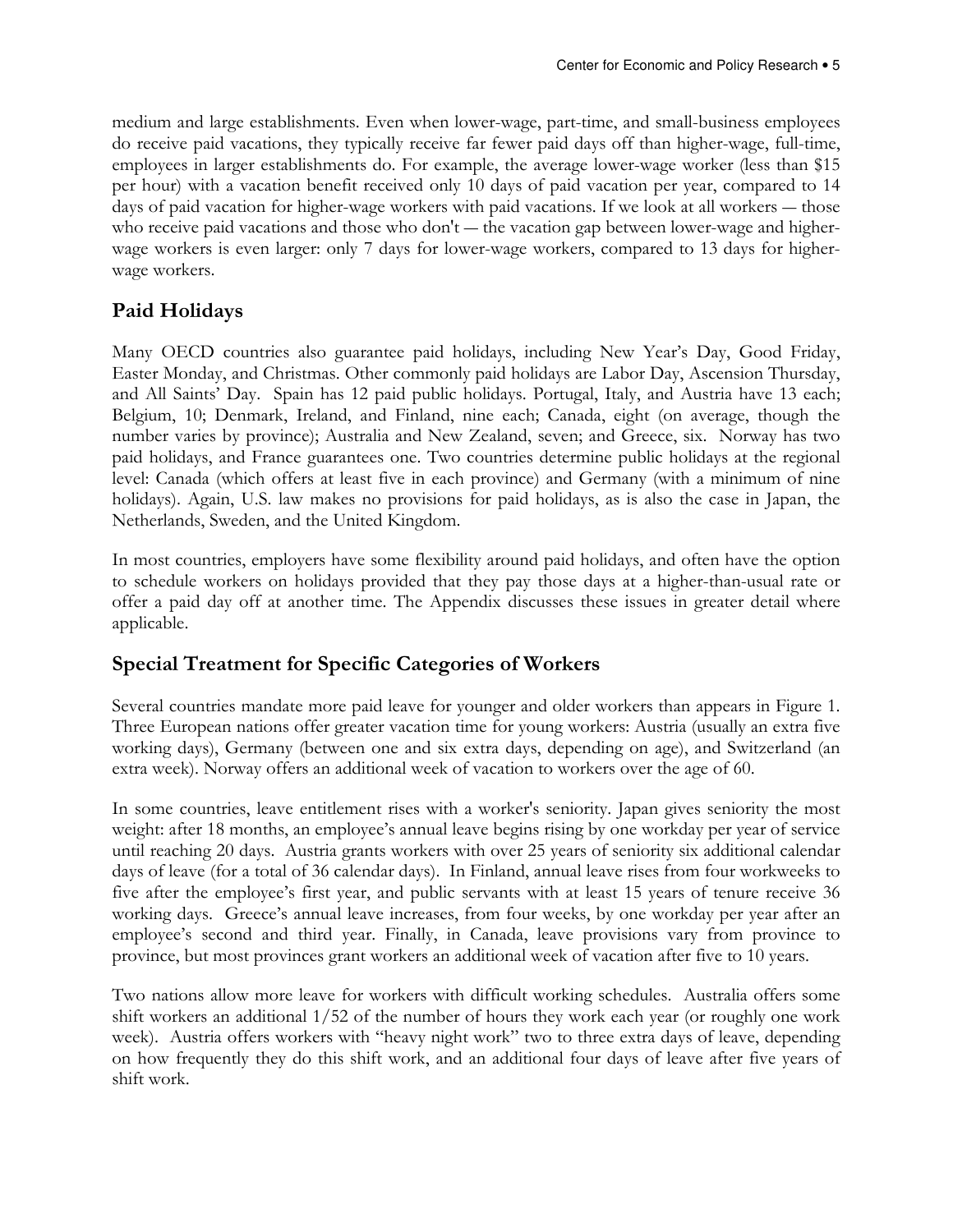#### Timing of Leave

Nine European countries have regulations to guarantee that workers can take at least some of their leave in the summer peak vacation season. The Netherlands has the strictest rules in this regard: if possible, Dutch employers must grant their workers leave in one continuous period, to fall between April 30 and October 1. Other countries that require employers to schedule leave in summer blocks include Sweden and Finland (four consecutive weeks), Norway (18 days) Denmark (15 days), and France (12 days). Portuguese employers may close their operations completely over part of the summer to accommodate employee leave, and must consult with their workers' union if they plan to shut for fewer than 15 consecutive working days. Finally, in Austria, employers must allow young workers (between the ages of 15 and 18) at least 12 consecutive days of leave between June 15 and September 15.

#### Related Types of Paid Leave

Several nations also offer additional leave for specific purposes. Greek law provides up to three days of paid leave for workers to vote, if accessing their polling stations requires travel. Employees in Spain receive paid leave for acts of civic duty including jury service, and for moving house. French law guarantees unpaid leave for community work, including nine workdays for representing an association and six months for projects of "international solidarity" abroad. Sweden requires employers to provide paid leave for workers fulfilling union duties.

#### Bonus Pay for Vacation Periods

Austria, Sweden, and New Zealand require employers to pay workers at a premium rate while they are on vacation. Austria is the most generous ― employers pay workers taking their month-long vacation a "13th month" salary, paid at the same time as the usual monthly salary, but taxed at a lower rate. In New Zealand and Sweden, annual leave is paid at a higher rate than the worker's usual salary; 112 percent the usual pay in New Zealand and 108 percent the usual rate in Sweden.

#### Provisions to Ensure that Leave is Taken

Several nations have additional stipulations to ensure workers take their allotted leave each year. Portugal, Spain, and Switzerland have provisions specifically forbidding employers from offering employees additional pay for forfeiting vacation days. Australia offers a less strict version of this protection, allowing half of the annual leave to be "cashed out." The United Kingdom prohibits cashing out the statutory minimum four weeks of leave, but employees can receive extra pay in lieu of vacation time over the statutory minimum.

Another method of guaranteeing that workers have access to their leave is to require leave to be taken by the end of the year in which it is granted. Denmark, Ireland, and Switzerland have such provisions. Portugal requires that at least 15 days of annual leave be taken in the year accrued; the remainder can only be taken until April of the following year. The United Kingdom treats carriedover leave in the same way as it treats cashing out: employees must take the four guaranteed weeks of leave, but may carry over any additional leave granted by their employer.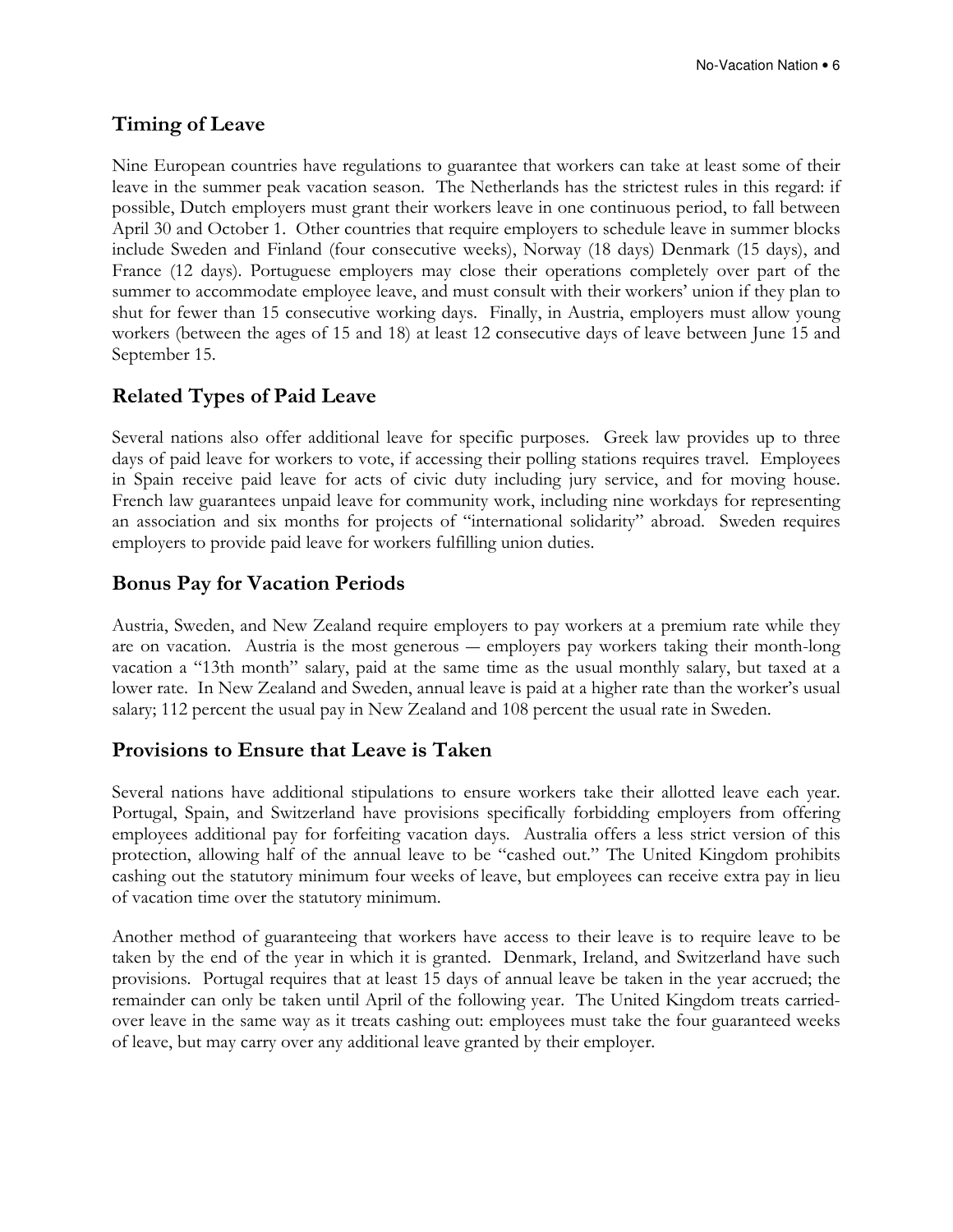# Conclusion

This review of international standards for paid vacation and paid holidays shows that the United States lags far behind the rest of the world's rich countries. The United States is the only advanced economy that does not guarantee its workers any paid vacation time and is one of only a few rich countries that does not require employers to offer at least some paid holidays.

In the absence of a legal requirement for paid vacation and paid holidays, about one fourth of the U.S. workforce has no paid vacation or paid holidays in the course of their work year. The sum of the average paid vacation and paid holidays  $-15$  in total  $-$  offered in the private sector in the United States would not meet even the minimum required by law in 19 other rich countries analyzed here. (The average in the United States only exceeds the legal minimum of ten days in Japan.)

The lack of paid vacation and paid holidays in the United States is particularly acute for lower-wage and part-time workers, and for employees of small businesses. Lower-wage, part-time, and smallbusiness employees are all less likely to receive paid vacations or paid holidays, and when they do receive paid time off, the amount they receive is far less generous than what is available to their higher-wage, full-time counterparts with larger employers.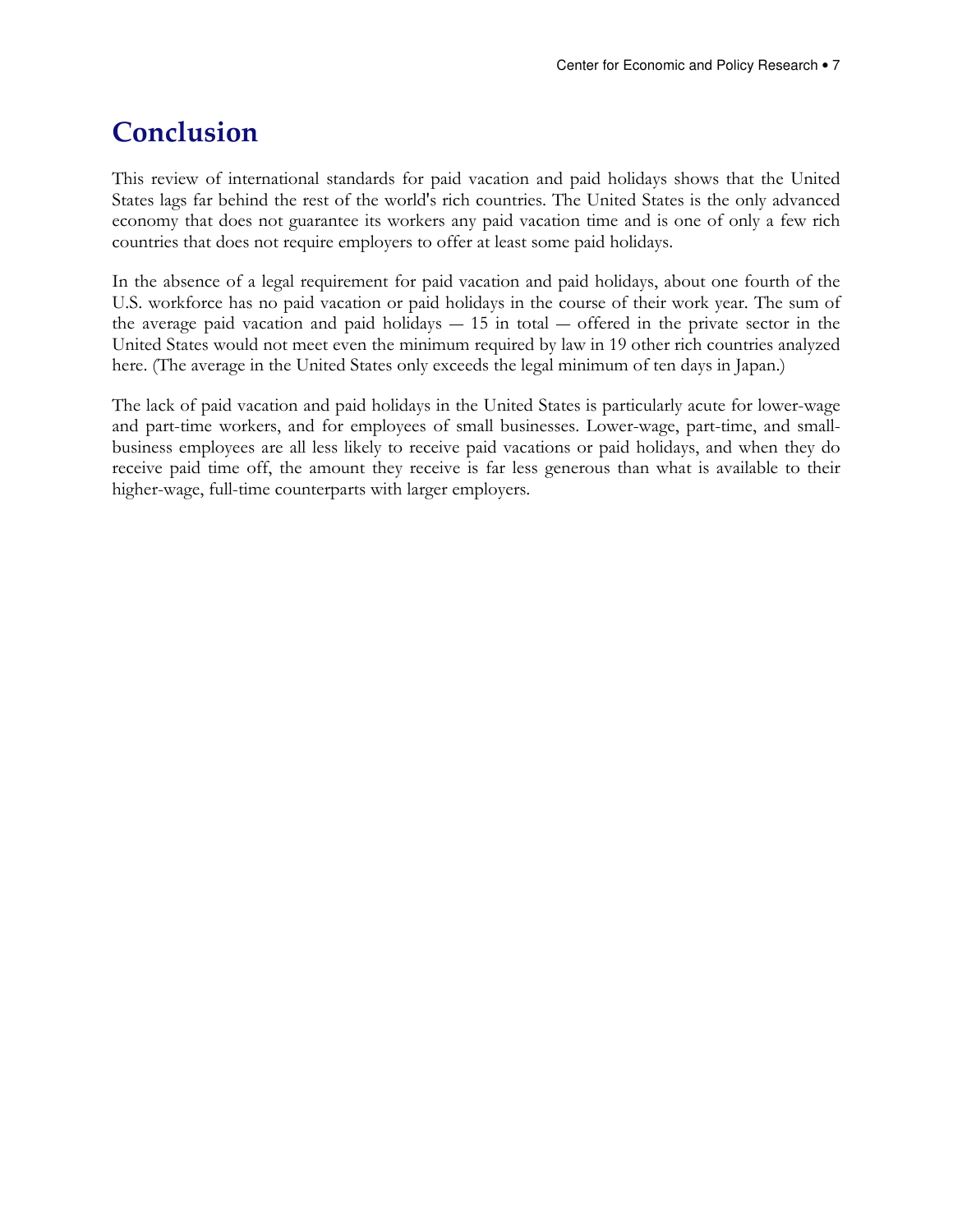# Appendix

#### European Union

The 2003 Working Time Directive holds EU member countries to minimum standards of workplace protections. The Directive stipulates that member states must ensure that every worker is "entitled to paid annual leave of at least four weeks" (EU 2003: 11). Nations were initially granted a threeyear implementation period, beginning in 1996, in which they could provide for only three weeks of annual leave.<sup>1</sup>

#### Australia

Australia's annual leave provisions are guaranteed through the Australian Fair Pay and Conditions Standard. For most employees, the Standard sets a minimum paid annual leave of one-thirteenth of time worked in each four-week period. (In practice, this becomes four weeks of paid leave per year for employees who work 38-hour weeks.) Two significant exceptions to this general rule exist: casual and continuous shift workers. Casual workers are exempted from the standard but receive a "casual loading" in addition to their usual salary to compensate for lost time (usually an additional 20 percent of their salary). The Australian Bureau of Statistics reports that 27 percent of all Australian workers are casual, but this figure drops to 23 percent if owner managers are removed from the category. On the other end of the spectrum, continuous shift workers receive additional paid leave of 1/52 of time worked, or 25 percent more than other employees. Finally, in addition to paid annual leave, workers are guaranteed at least seven paid holidays: January 1 (New Year's Day), January 26 (Australia Day), Good Friday, Easter Monday, April 25 (Anzac Day), December 25 (Christmas), and December 26 (Boxing Day).

Under certain circumstances, employees may voluntarily work instead of taking annual and holiday leave. Where workplace contracts allow it, annual leave can be "cashed out" in exchange for the additional pay the employee would have received during leave. However, employees may only cash out of a limited amount of their leave: up to 1/26 of their annual hours (or two weeks per year in the case of employees who work 38-hour weeks). Employers are prohibited from requiring workers to cash out of vacation time, or from exerting undue pressure on employees in their decisions regarding whether to take all of their allotted paid leave. However, employers may require employees to take up to one-fourth of their accumulated leave if they have not used any over a twoyear period. Employers can request, but not require, that employees work on holidays. In lieu of the holiday, employees receive an additional paid day off, and 150 percent of their usual wage for the hours worked on the public holiday (although some contracts may alter this allowance). $^{2}$ 

#### Austria

By default, Austrian workers are allotted five weeks of leave per year, which corresponds to 30 calendar days of paid annual leave. After 25 years of employment, workers are guaranteed an

<sup>1</sup> EU 1993.

<sup>2</sup> Australia OEA 2007b; See also Commonwealth of Australia. 1996. Workplace Relations Act, as amended up to Act No. 153 of 2005 and SLI 2006 No. 68. Cited in ILO (n.d.) a.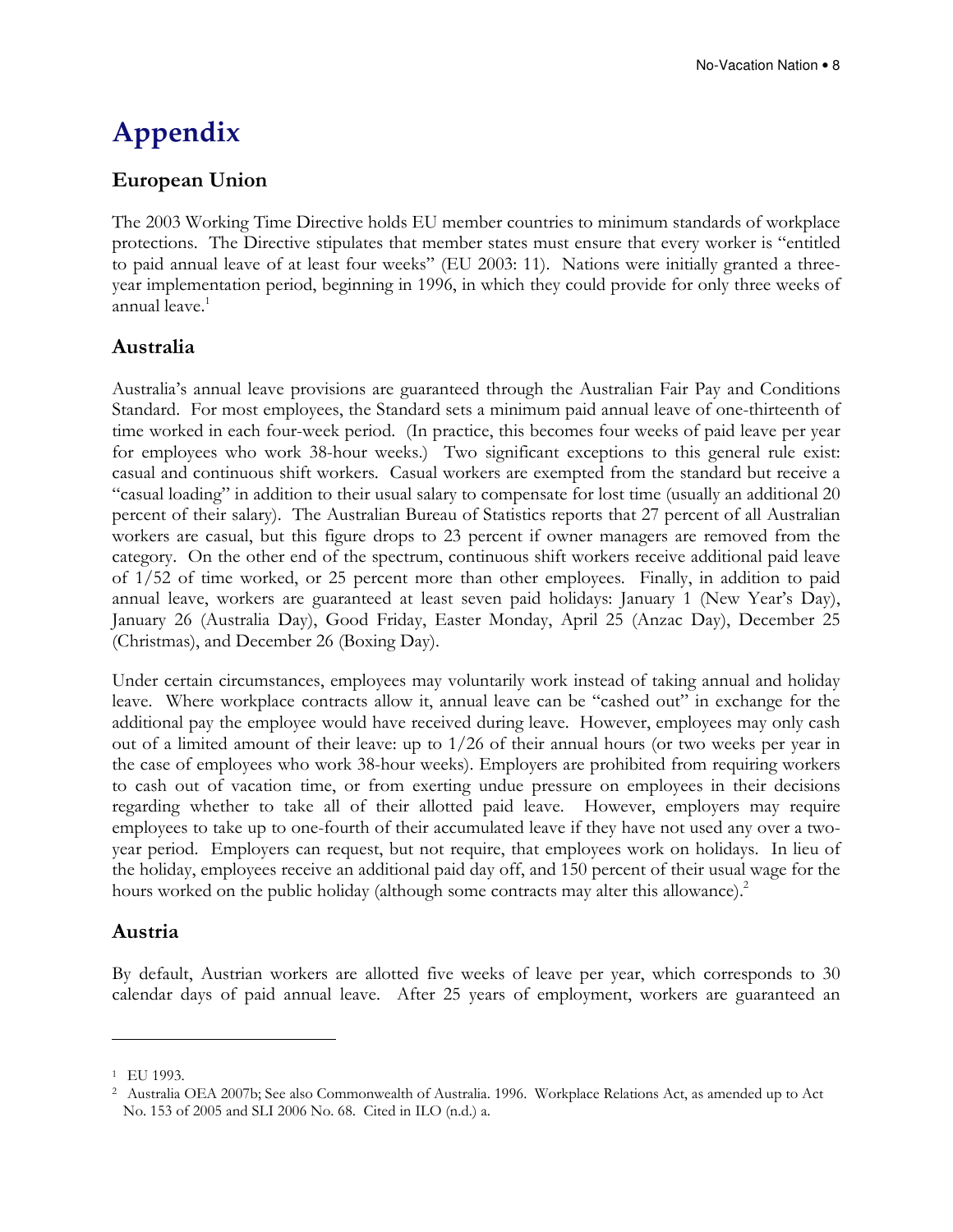additional six calendar days, for a total of 36 calendar days of leave.<sup>3</sup> Several special categories of workers receive varying treatment. Young workers receive 30 working days of leave, and at their request must be granted at least 12 days of leave between June 15 and September 15. Employees who work from home must receive 2.5 working days of leave per month of employment; after 25 years of employment this allotment rises to 3 working days per month. No work may be delivered to the employee's home during these days. Workers who perform heavy night work (at least six hours of work between the hours of 10:00 p.m. and 5:00 a.m., under strenuous conditions) receive extra vacation time depending on the frequency of their night work, as follows:

- Employees who work this shift 50-100 times per year receive two extra days of annual leave. If these same employees then work at least 40 night shifts in the subsequent year, they will receive the same two extra days of leave in that next year as well.
- Those who work this schedule over 100 times per year receive three extra days of annual leave. If these same employees then work at least 40 night shifts in the subsequent year, they will receive the same three extra days of leave in that next year as well.

After five years of this heavy night work, workers are entitled to four extra days of leave, and after fifteen years of this work, six extra days.<sup>4</sup>

Workers receive a holiday bonus in addition to their salary. This is called the "13th month," and is paid at the same time as the usual monthly salary, but subject to a lower tax rate.

There are 13 statutory public holidays. On these days, workers must receive 24 hours of uninterrupted rest, with pay. Any work done on these days is paid at 200 percent of the usual wage, unless compensatory time (one calendar day or 36 hours is given.<sup>5</sup>

#### Belgium

 $\overline{a}$ 

Workers in Belgium are guaranteed 20 working days' leave for each year worked. However, they do not have the right to take the leave until the year after it is earned. In other words, a worker is not guaranteed the right to take any vacation time until after her first year with her employer.<sup>6</sup>

Belgium has 10 public holidays with the right to paid leave. These days are: New Year's Day, Easter Monday, Labor Day (May 1), Ascension Day, Whit Monday (50 days after Easter), Belgian National Holiday (July 21), Assumption (August 15), All Saint's Day, Armistice Day, and Christmas.<sup>7</sup> Employers may ask their employees to work on public holidays, but must compensate them with a different day off within six weeks of the holiday.

<sup>3</sup> "Living and Working Conditions: Austria." 2007. Database entry in EC (n.d.) a. Accessed 4 April 2007. [http://europa.eu.int/eures/main.jsp?countryId=AT&acro=living&lang=en&parentId=0].

<sup>4</sup> Republic of Austria. Annual Leave Act, Home Work Act, and Heavy Night Work Act. Cited in ILO (n.d.) a.

<sup>5</sup> "Quality of Work, Austria: Working Hours/Working Time." 2006. Database entry in European Foundation (n.d.) b. Accessed 27 April 2007. [http://www.fr.eurofound.eu.int/emire/AUSTRIA/ANCHOR-ARBEITSZEIT-AT.html], and ILO (n.d.) a.

<sup>6</sup> 2006. "Living and Working Conditions: Belgium." 2006. Database entry in EC (n.d.) a. Accessed 21 March 2007. [http://europa.eu.int/eures/main.jsp?countryId=BE&acro=living&lang=en&parentId=0].

<sup>7</sup> Flanders Investment and Trade 2007.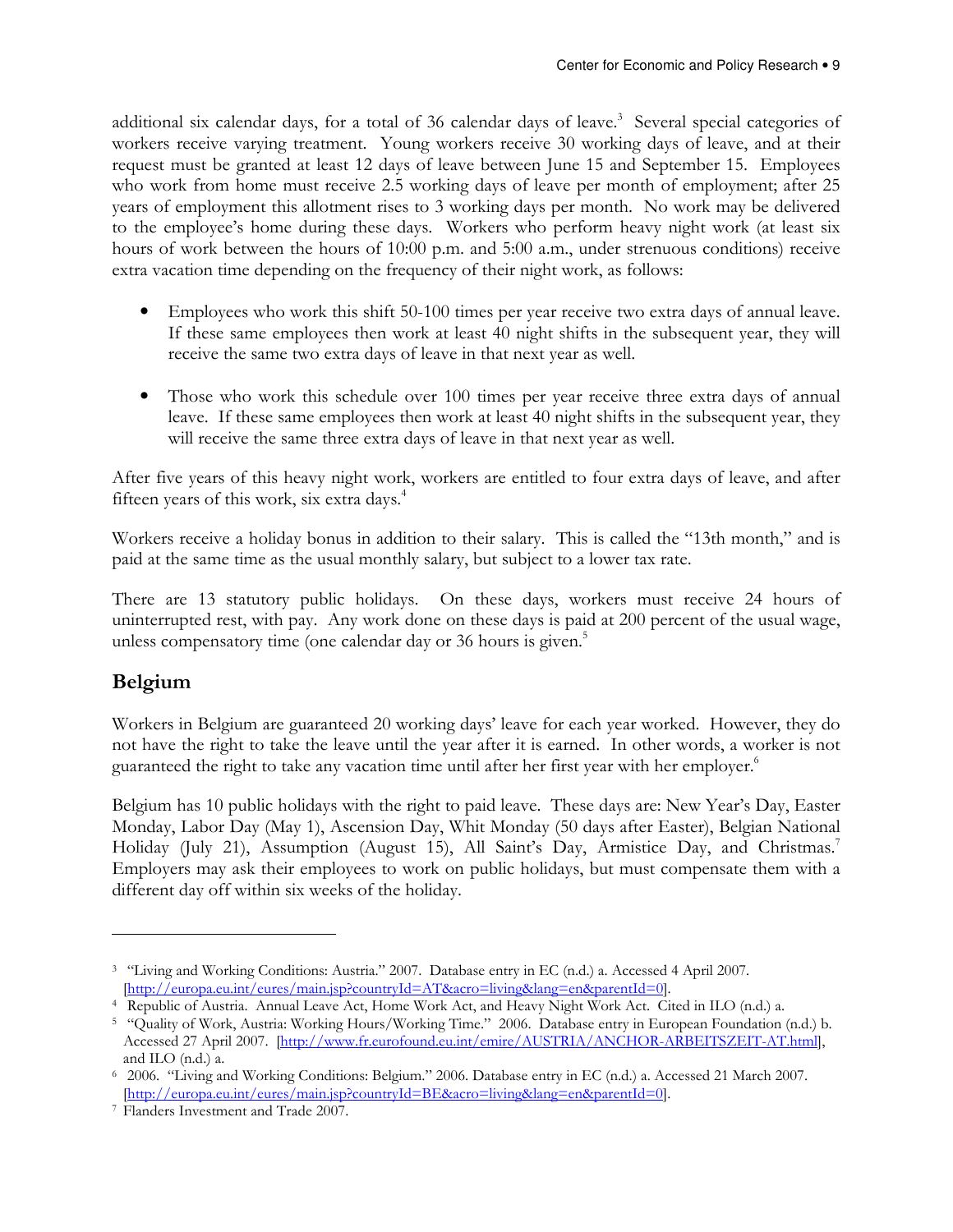#### Canada

In Canada, provincial law governs annual leave, unless an employee falls under federal jurisdiction, which applies to the federal government and to broadcasting or interstate or international commerce operations. However, as Table A1 below shows, most jurisdictions follow a similar pattern of two weeks' paid annual leave, which increases by one week after a significant job tenure.

Similarly, the number of statutory paid holidays varies by province, as shown below.<sup>8</sup> Workers may be asked to work on public holidays, and each province has set its own rules regarding additional compensation for work done on these days. Most provinces require some combination of an additional leave and a higher rate of pay for the time worked.

| Legal Minimum Annual Paid Leave and Holidays in Canada, by Province |                |                                                           |               |  |  |  |
|---------------------------------------------------------------------|----------------|-----------------------------------------------------------|---------------|--|--|--|
| Jurisdiction                                                        |                | Guaranteed Paid Annual Required Job Tenure for Additional | Paid Holidays |  |  |  |
|                                                                     | Leave (Weeks)  | Week of Leave (Years)                                     |               |  |  |  |
| Federal*                                                            |                | 6                                                         | q             |  |  |  |
| Alberta                                                             |                |                                                           | 9             |  |  |  |
| British Columbia                                                    |                |                                                           |               |  |  |  |
| Manitoba                                                            | 2              |                                                           |               |  |  |  |
| New Brunswick                                                       |                | δ                                                         |               |  |  |  |
| Newfoundland                                                        | $\mathfrak{D}$ | 15                                                        |               |  |  |  |
| Nova Scotia                                                         | 2              | 8                                                         |               |  |  |  |
| Nunavut**                                                           | $\mathfrak{D}$ | 6                                                         | 9             |  |  |  |
| Northwest Territories**                                             |                | 6                                                         | 10            |  |  |  |
| Ontario                                                             | 2              | ***                                                       | 8             |  |  |  |
| Prince Edward's Island                                              |                | ***                                                       |               |  |  |  |
| Quebec                                                              | $\mathfrak{D}$ | 5                                                         | 8             |  |  |  |
| Saskatchewan                                                        |                | 10                                                        |               |  |  |  |
| Yukon                                                               |                | ***                                                       | 9             |  |  |  |

**TABLE A1 Legal Minimum Annual Paid Leave and Holidays in Canada, by Province** 

Under federal jurisdiction, after six years of job tenure, workers' vacation pay rises from two to three percent of their annual salary per week of vacation.

\*\* In Nunavut and the Northwest Territories, workers' six years' tenure (required for an additional week's annual leave) do not need to be continuous, but do need to occur within a ten-year period.

\*\*\* In Ontario, Prince Edward's Island, and the Yukon, the guaranteed amount of paid annual leave does not increase with job tenure.

#### Denmark

 $\overline{a}$ 

Danish law guarantees employees 30 days of annual leave per year worked, prorated at 2.5 days per month worked between May 2 and April 30. Under the now-common 5-day workweek, this translates to 25 workdays of paid leave. Employees may take their annual leave during the year after it is earned, and may not carry it over from one year to the next. In their first year of employment, they may still take the normal amount of annual leave, but the law does not require employers to pay them during this leave. Of their total allotted annual leave, employees must take 15 days between May 2 and September 30, although contracts may waive this norm. Finally, employees are guaranteed bonus pay of 100 percent for work on any of nine public holidays: New Year's Day, Maundy Thursday, Good Friday, Easter Monday, Common Prayer Day (the fourth Friday after

<sup>8</sup> Canada Department of Human Resources and Social Development 2001, 2006a, 2006b.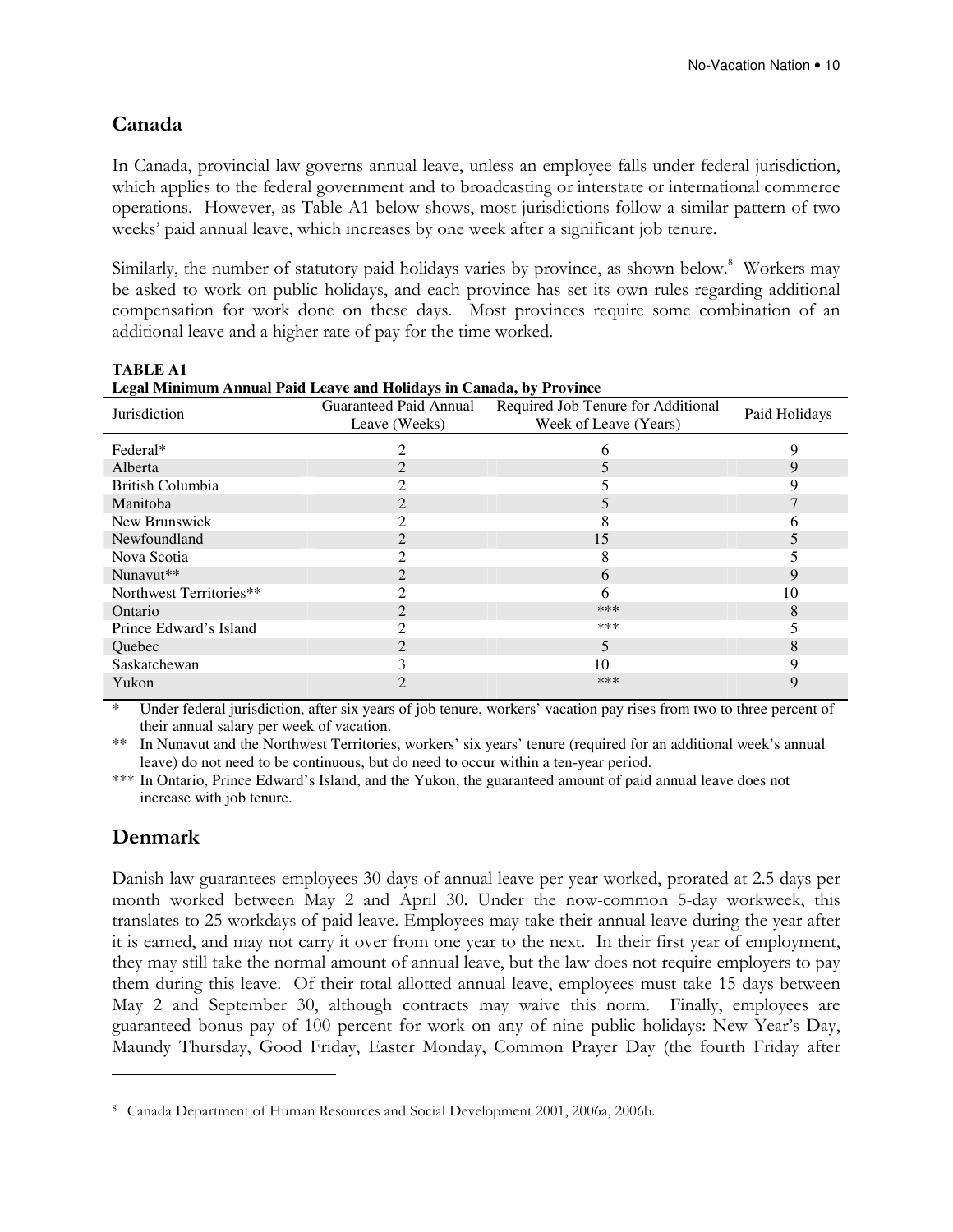Easter), Ascension Day, Constitution Day (June 5, from noon), Whit Monday (50 days after Easter), Christmas, and December 26.<sup>9</sup>

#### Finland

Finnish law guarantees five weeks of paid leave annually, which translates to 30 days for workers with a traditional six-day workweek and 25 for those working a more modern five-day workweek. These days are allotted on a pro-rated basis: 2 days' paid leave per month worked during their first year of employment, and 2.5 days' paid leave per month thereafter. Four of these weeks must be taken between May 2 and September 30, and the rest may be used any time before May 2 of the following calendar year, or may be carried over to the next year at the employee's discretion. Though the employer must allow employee input into the timing of leave, scheduling is ultimately at the discretion of the employer. Moreover, the employer may postpone a worker's summer leave until later in the same calendar year if normal summer leave would place an excessive burden on operations. When a worker's employment is terminated, the employer must pay the value of any remaining leave. Public servants receive special treatment: after 15 years' tenure, they receive three workdays' leave for each month worked.<sup>10</sup>

Holidays vary among localities. Nationally, Independence Day is treated as a paid public holiday. Local governments set rules regarding other holidays, observing an average of nine days.<sup>11</sup>

#### France

 $\overline{a}$ 

From their first month of employment, workers in France are eligible for annual leave, which accrues at a rate of 2.5 days per four weeks' work, or 30 days per year (from June 1 to May 31). Workers may take up to 24 days of this leave at a time, but at least 12 of these days must be taken between May 1 and October 31. Workers receive extra leave for deciding to take a portion of their leave outside of the summer season: those who take between three and five days' leave off-season receive an extra day's leave, and those who take six days' leave off-season receive two extra days. There are 11 public holidays, but only one, May 1, must be paid. <sup>12</sup> Finally, French law guarantees additional, unpaid leave for community work: up to nine unpaid working days of leave for representing an association, and up to six months' unpaid leave for "international solidarity" trips for service abroad.<sup>13</sup>

<sup>9</sup> Embassy of India in Copenhagen 2002. See also "Living and Working Conditions: Denmark." 2006. Database entry in EC (n.d.) a. Accessed 21 March 2007. [http://europa.eu.int/eures/main.jsp?countryId=DK&acro=living&lang=en&parentId=0].

<sup>10</sup> "Living and Working Conditions: Finland." 2005. Database entry in EC (n.d.) a. Accessed 21 March 2007. [http://europa.eu.int/eures/main.jsp?countryId=FI&acro=living&lang=en&parentId=0]. See also Republic of Finland. Ordinance on the Working Time of Civil Servants. Cited in ILO (n.d.) a.

<sup>11</sup> ILO 2001, Republic of Finland 2005, 2006.

<sup>12</sup> "Quality of Work, France: Public Holidays." 2006. Database entry in European Foundation (n.d.) b. Accessed 1 May 2007. [http://www.fr.eurofound.eu.int/emire/FRANCE/PUBLICHOLIDAYS-FR.html].

<sup>13</sup> "Living and Working Conditions: France." 2003. Database entry in EC (n.d.) a. Accessed 26 March 2007. [http://europa.eu.int/eures/main.jsp?countryId=FR&acro=living&lang=en&parentId=0]. "Quality of Work, France: Public Holidays." 2006. Database entry in Euroepean Foundation (n.d.) b. Accessed 27

April 2007. [http://www.fr.eurofound.eu.int/emire\_old/FRANCE/PUBLICHOLIDAYS-FR.html].

See also: France. 2004. Labour Code, Decree No. 2004-1381 of 21st December 2004. Cited in ILO (n.d.) a.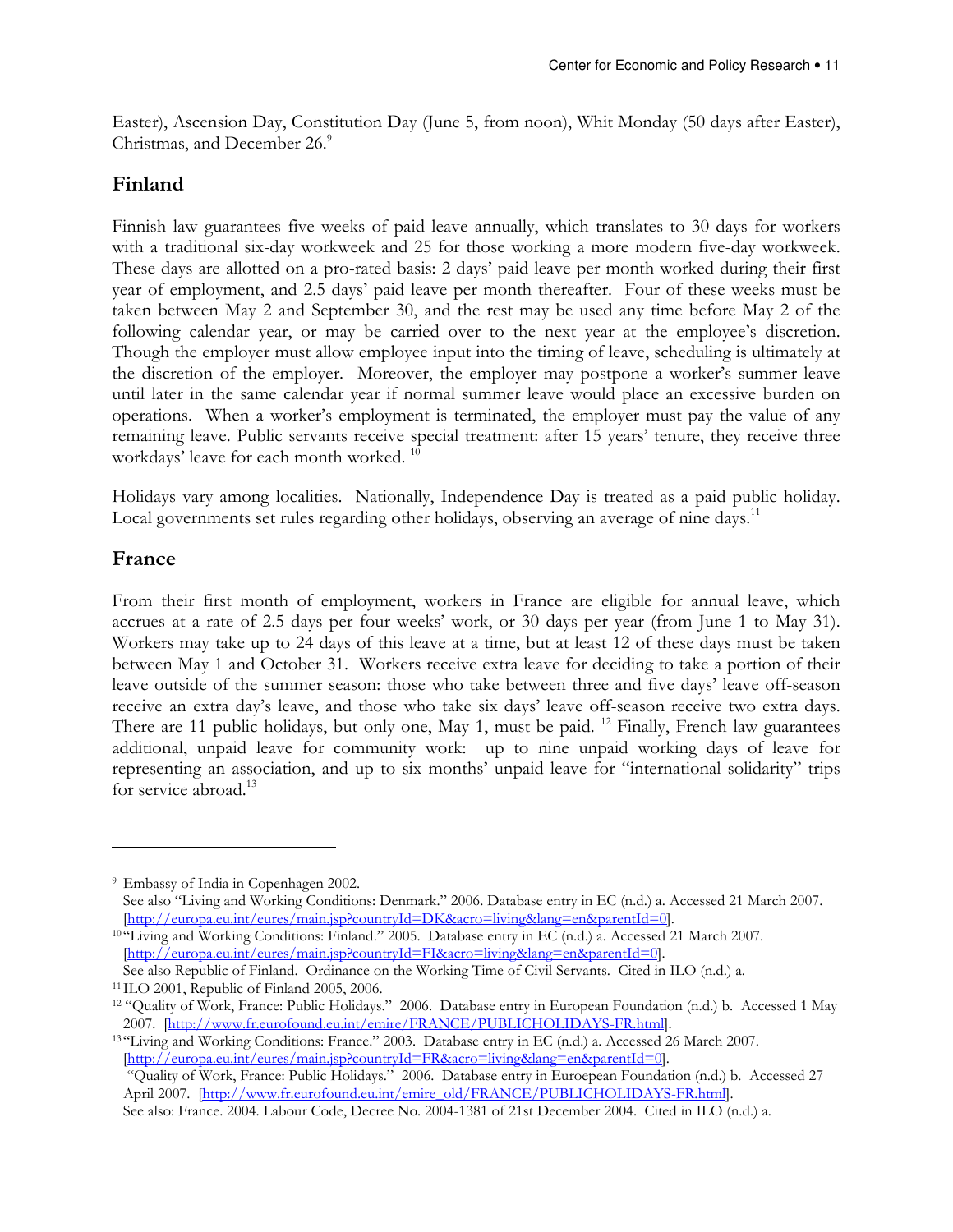#### Germany

German law allows for 24 working days of leave normally, with a few notable exceptions for young workers. Workers receive 30 working days' leave until they turn 16, 27 days until they turn 17, and 25 days until they turn 18. Working days are defined as non-holiday days between Monday and Saturday, whether or not a worker usually works on these days. Thus, the 24 working days apply to those with six-day workweeks; those with five-day workweeks receive 20 paid days of leave. Full entitlement to leave is not established until the employee has been at her job for six months. A worker's leave may be split into multiple parts either for urgent business reasons or for the employee's wishes, but at least one of these sections must be for at least 12 working days.<sup>14</sup>

Public holidays are paid in Germany. There is only one national public holiday, German Unity Day. States regulate the remaining holidays, varying between 9 and 13 in total.<sup>15</sup>

#### **Greece**

Workers in Greece receive five weeks' paid leave annually: 24 working days for workers on a six-day week or 20 working days for those on a five-day week. Employers must offer workers this leave by the end of their first calendar year at the job, prorated for the portion of the year for which they've been employed. After the second and third years of employment, annual leave is increased by one working day per year (to 22 or 26 working days, depending on the usual work schedule). Apart from the usual annual leave, Greece also offers workers up to three paid days' leave to vote, in cases where accessing polling stations requires travel.<sup>16</sup>

There are six mandatory paid public holidays: Independence Day (March 25), Good Friday, Easter Monday, May 1, August 15, and Christmas. There is one discretionary holiday (October 28), and localities and employers may observe up to four additional holidays, including the days of patron saints of municipalities, industries, or occupations. Employees who must work on a public holiday receive a 75 percent wage premium for that day's work.<sup>17</sup>

#### Ireland

 $\overline{a}$ 

The Organisation of Working Time Act of 1997 provides for four weeks of annual leave per year for workers employed full-time (on a pro rata basis in the case of partial-year employment of less than 1,365 hours). Alternately, employers may provide 1/3 working week's vacation per month in which the employee worked at least 117 hours, or 8 percent of an employee's annual hours (up to a maximum of four working weeks). Leave may not be carried over from year to year. Employers may schedule their employees' leave, but must take into account workers' family responsibilities and must consult the employees' union at least one month before the leave is to occur. Employers must pay leave before it commences.

<sup>14</sup> "European Job Mobility Portal: Living and Working Conditions: Germany." 2006. Database entry in EC (n.d.) a. Accessed 27 March 2007 [http://europa.eu.int/eures/main.jsp?countryId=DE&acro=living&lang=en&parentId=0] and ILO (n.d.) a.

<sup>15</sup> Der Deutsche Gewerkschaftsbund (n.d.), Federal Republic of Germany 2005.

<sup>16</sup> "Living and Working Conditions: Greece." 2006. Database entry in EC (n.d.) a. Accessed 27 March 2007. [http://europa.eu.int/eures/main.jsp?countryId=GR&acro=living&lang=en&parentId=0].

<sup>&</sup>lt;sup>17 "</sup>Quality of Work, Greece: Public Holidays." 2006. Database entry in European Foundation (n.d.) b. Accessed 27 April 2007. [http://www.fr.eurofound.eu.int/emire/GREECE/PUBLICHOLIDAYS-GR.html].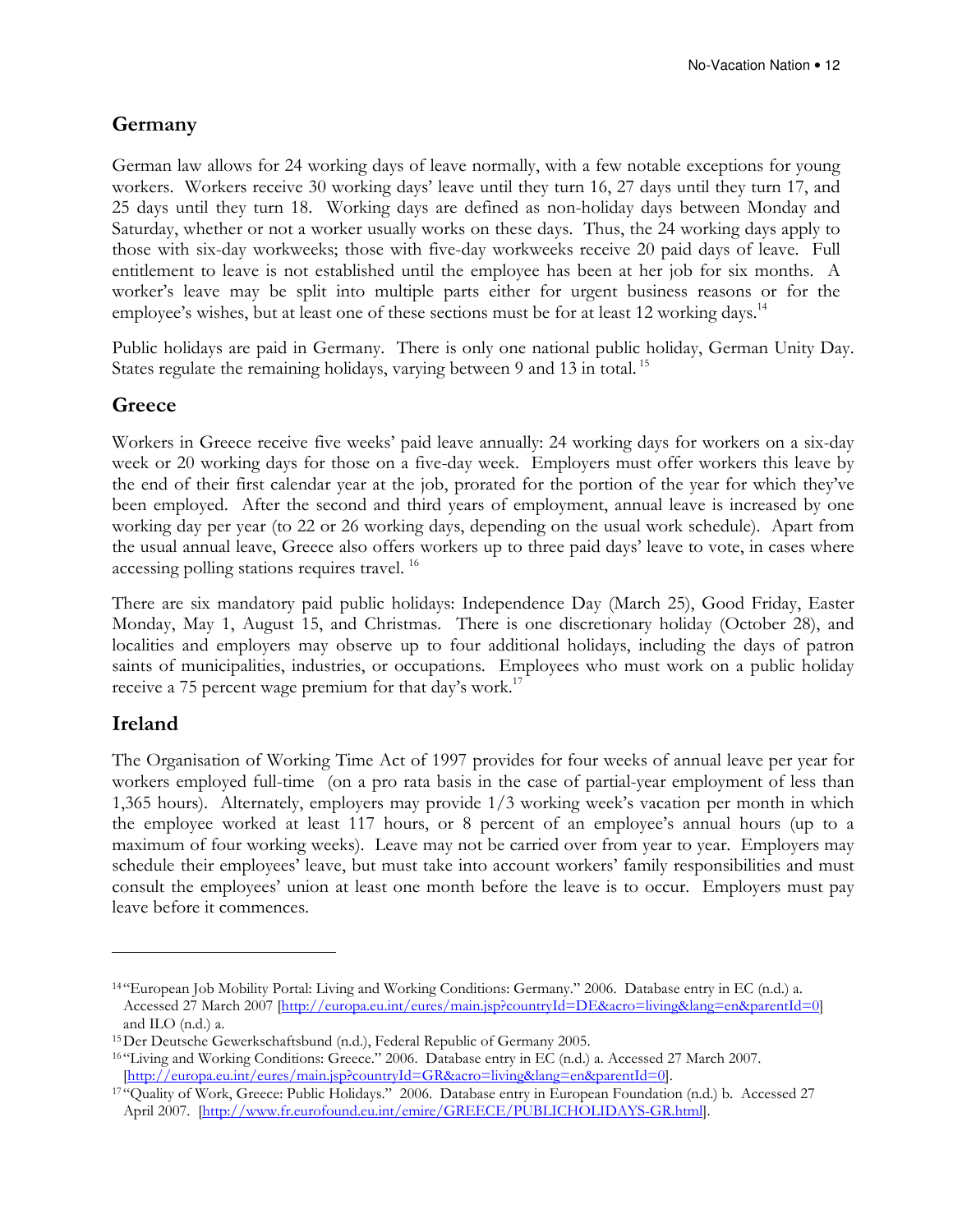In addition to annual leave, employees are entitled to nine public holidays: New Year's Day, St. Patrick's Day, Easter Monday, the first Monday in the months of May, June, August, and October, Christmas Day, and St. Stephen's Day (December 26). Employers may choose to give employees these holidays as paid days off, or compensate them with a different paid day of leave within that month, an additional day's annual leave, or an additional day's pay. If holidays fall on an employee's day off, and the employee cannot claim it as a day off of work, the employer may give the worker an additional 20 percent of her usual weekly pay as compensation. Part-time workers must have worked at least 40 hours in the five weeks before the holiday to receive this benefit.<sup>18</sup>

#### Italy

Workers in Italy are covered by the European Union Working Time Directive, which guarantees four weeks of annual leave per full-time employee.<sup>19</sup> In addition, Italy observes 12 public holidays: New Year's Day, Epiphany (January 6), Liberation Day (April 25), Easter Monday, Labour Day (May 1), Republic Day (June 2), Assumption (August 15), All Saints' Day (November 1), Immaculate Conception (December 8), Christmas (December 25), St. Stephen's Day (December 26), and the festival of the local patron saint. These are treated as paid days off. If a holiday falls on a Sunday or another day not usually worked, workers receive one additional day's pay. If a worker must work on that day, they receive a bonus for doing so. $^{20}$ 

#### Japan

Annual leave is covered by the Labor Standards Law of 1947 (last amended in 1995). Employees are eligible for ten working days' annual leave once they have worked at least six months, and reported to work at least 80 percent of their scheduled workdays (not counting days off for work-related accidents or injuries, or for child care or maternity leave). After 18 months of employment, they receive one additional working day's leave for each year of their tenure, up to a total of 20 working days, although there is no guarantee of pay for public holidays. While the employee generally has the right to schedule the leave according to her own wishes, the employer may move the scheduled leave if it interferes with business operations. Exceptions to this provision include workers in family businesses that employ only cohabiting relatives, farm workers, domestic employees, and supervisors of employees handling confidential matters.<sup>21</sup>

#### Netherlands

Workers in the Netherlands receive four weeks' vacation each year. Employers should schedule this leave, but after consulting with employees, and with sufficient advance notice for the employees to plan vacations. If possible, leave should be scheduled as one continuous period and should fall between April 30 and October 1. However, if the business requires it or the worker requests it, leave can be split into periods of at least two weeks. The Netherlands has only two national holidays, Queen's Day (April 30) and Liberation Day (May 5), although many employers also

<sup>18</sup> "Living and Working Conditions: Ireland." 2004. Database entry in EC (n.d.) a. Accessed 27 March 2007. [http://europa.eu.int/eures/main.jsp?countryId=IE&acro=living&lang=en&parentId=0]. <sup>19</sup> EU 2003.

<sup>20</sup> "Living and Working Conditions: Italy." 2005. Database entry in EC (n.d.) a. Accessed 27 March 2007. [http://europa.eu.int/eures/main.jsp?countryId=IT&acro=living&lang=en&parentId=0].

<sup>21</sup> Japan 1999, 2002.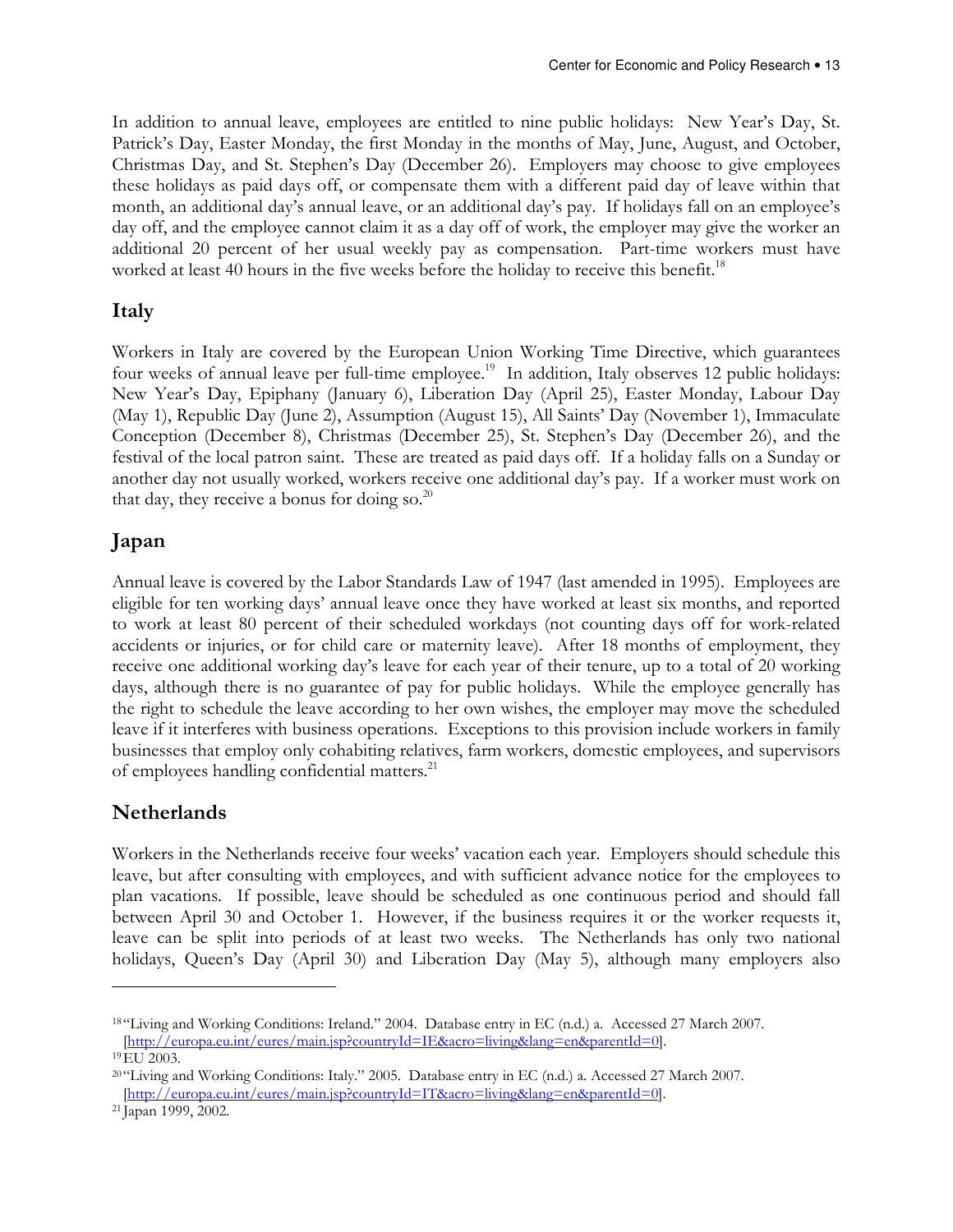observe other holidays such as New Year's Day, Easter Monday, and Christmas. There is no legal entitlement to time off for holidays, or for extra pay for workers who must work on them.

#### New Zealand

The Holidays Act 2003 covers vacation and holiday pay in New Zealand. The Act guarantees workers four weeks of annual paid leave, with an additional holiday pay allowance of 8 percent of their gross earnings since their last anniversary date. From the passage of the Act until April 1, 2007, employers were only required to provide three weeks' leave and a 6 percent holiday pay allowance, phasing in the requirements.

The Holidays Act also allows for 11 public holidays. Employees receive one and one-half times their usual salary if they must work on these days. In addition, if the holiday falls on a day when the employee would usually work, they receive an alternative day off. Four holidays receive special treatment: Christmas, Boxing Day, January 1, and January 2. Employees receive all four of these days as paid holidays, regardless of the day of the week on which they fall. If one of these holidays falls on a weekend, it is "Mondayised" and observed on the employee's next working days. In addition, there are seven other public holidays which are only observed if they fall on a day the employee would usually work: Waitangi Day (February 6), Good Friday, Easter Monday, ANZAC Day (April 25), Queen's Birthday (the first Monday in June), Labour Day (the fourth Monday in October), and Provincial Anniversary Day.<sup>22</sup>

#### Norway

Employees in Norway are guaranteed 25 working days of paid vacation each year. For these purposes, Saturdays count as working days even if the employee does not usually work on Saturdays. Thus, employees who usually work Monday through Friday will receive 21 normal working days of vacation, but be paid for 25 working days during that time. Employees over age 60 receive one additional week of vacation, for 31 working days. Rather than earning vacation time on a pro rata basis, employees are eligible for a full 25 working days of vacation if they begin a job prior to October 1, and eligible for 6 working days if they begin a job later in the calendar year. Employees are not eligible for any vacation time from their current employer if they have already received full vacation time from a different employer in the same calendar year.

Employers set the leave schedule, but must consult with the employees. Employers may also change the leave schedule, also after consultation, but must compensate employees for costs associated with changing their holiday plans. Nevertheless, an employee may demand to take his "main holiday," (18 working days) between June 1 and September 30 (unless she began her post after August 15). Also, if an employee falls ill to the point that she is completely incapacitated shortly before her annual leave is to begin, she can demand that it be postponed; if this happens for at least six days during her scheduled leave, she can demand alternative leave days later in the year. Up to 12 working days' leave can be transferred to the next year for this reason.<sup>23</sup>

<sup>22</sup> New Zealand 2003b.

<sup>23</sup> "Living and Working Conditions: Norway." 2005. Database entry in EC (n.d.) a. Accessed 28 March 2007. [http://europa.eu.int/eures/main.jsp?countryId=NO&acro=living&lang=en&parentId=0].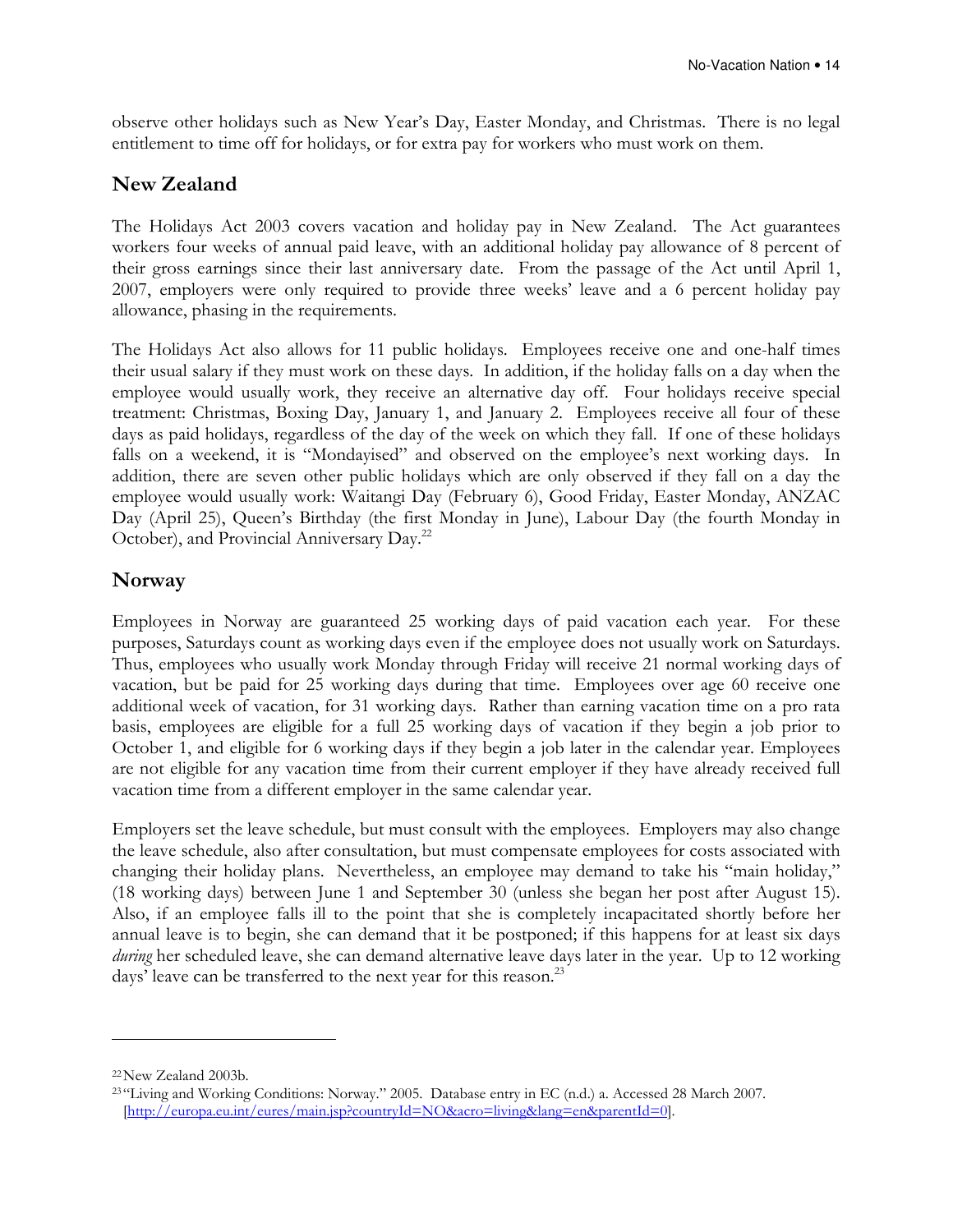Sundays are considered public holidays; most work is prohibited. Special significance is also given to May 1 and May 17, which are public, paid holidays.<sup>24</sup>

#### Portugal

Portuguese law guarantees 22 working days (not counting weekends) of annual leave for workers, due on January 1 each year. Several stipulations give specific guidance for employees who have not yet served for one year. First, employees who have been employed for less than one year are allotted two working days of leave for each month of their employment, up to 20 days. Second, employees who begin working in the first half of the year must wait at least six months before using their vacation days. Finally, employees who begin working in the first half of the year must only wait 60 working days before being able to use 8 vacation days (before the next January 1).<sup>25</sup>

To accommodate vacation schedules, employers may close their businesses for part of the summer, though they must seek permission from the union to close for fewer than 15 days. If the business does shut for part of the summer, and an employee has the right to more vacation time than that, she can opt to receive extra wages in lieu of the days off, as long as she takes at least 15 days of leave per year. Where spouses are employed at the same business, employers must make every effort to allow them to take the same vacation days. Vacation days may be carried over from one year to the next, but must be used by April of the following year.<sup>26</sup>

Portugal also has 13 compulsory public holidays: New Year's Day, Good Friday, Easter Sunday, Freedom Day (April 25), Labor Day (May 1), Corpus Cristi, Portugal Day (June 10), Ascension (August 15), Day of the Republic (October 5), All Saints' Day (November 1), Restoration of Independence Day (December 1), Immaculate Conception (December 8), and Christmas Day.<sup>27</sup> Employers must give their workers either paid leave on these days or other days in lieu, except in those businesses with fewer than 10 employees, in which case the employees are only eligible for substitute holidays up to 25 percent of the time worked. $^{28}$ 

#### Spain

 $\overline{a}$ 

Paid vacations in Spain are governed by the 1994 Estatuto de Trabajadores. This statute specifies that annual leave must be determined on a workplace-by-workplace basis, through collective bargaining. However, employers may not give employees fewer than 30 calendar days' leave per year. Also, the employer and employee must agree on scheduling the vacation days, at least 2 months in advance. Annual leave may not be exchanged for additional wages. Paid leave is also given for fulfilling civic duty (including serving on a jury) and for moving house (1 day). Workers are entitled to 12 national paid holidays; local governments may add up to two additional holidays.<sup>29</sup>

<sup>24</sup> Kingdom of Norway 1995, 2006; Fellesforbundet 2005.

<sup>&</sup>lt;sup>25</sup> "Living and Working Conditions: Portugal." 2006. Database entry in EC (n.d. )a. Accessed 28 March 2007. [http://europa.eu.int/eures/main.jsp?countryId=PT&acro=living&lang=en&parentId=0]. <sup>26</sup> Ibid.

<sup>27</sup> Portuguese Republic 1991.

<sup>28</sup> European Commission of Social Rights 2003.

<sup>29</sup> ILO (n.d.) a., Kingdom of Spain 1994,

<sup>&</sup>quot;Living and Working Conditions: Spain." 2006. Database entry in EC (n.d.) a. Accessed 29 March 2007. [http://europa.eu.int/eures/main.jsp?countryId=ES&acro=living&lang=en&parentId=0].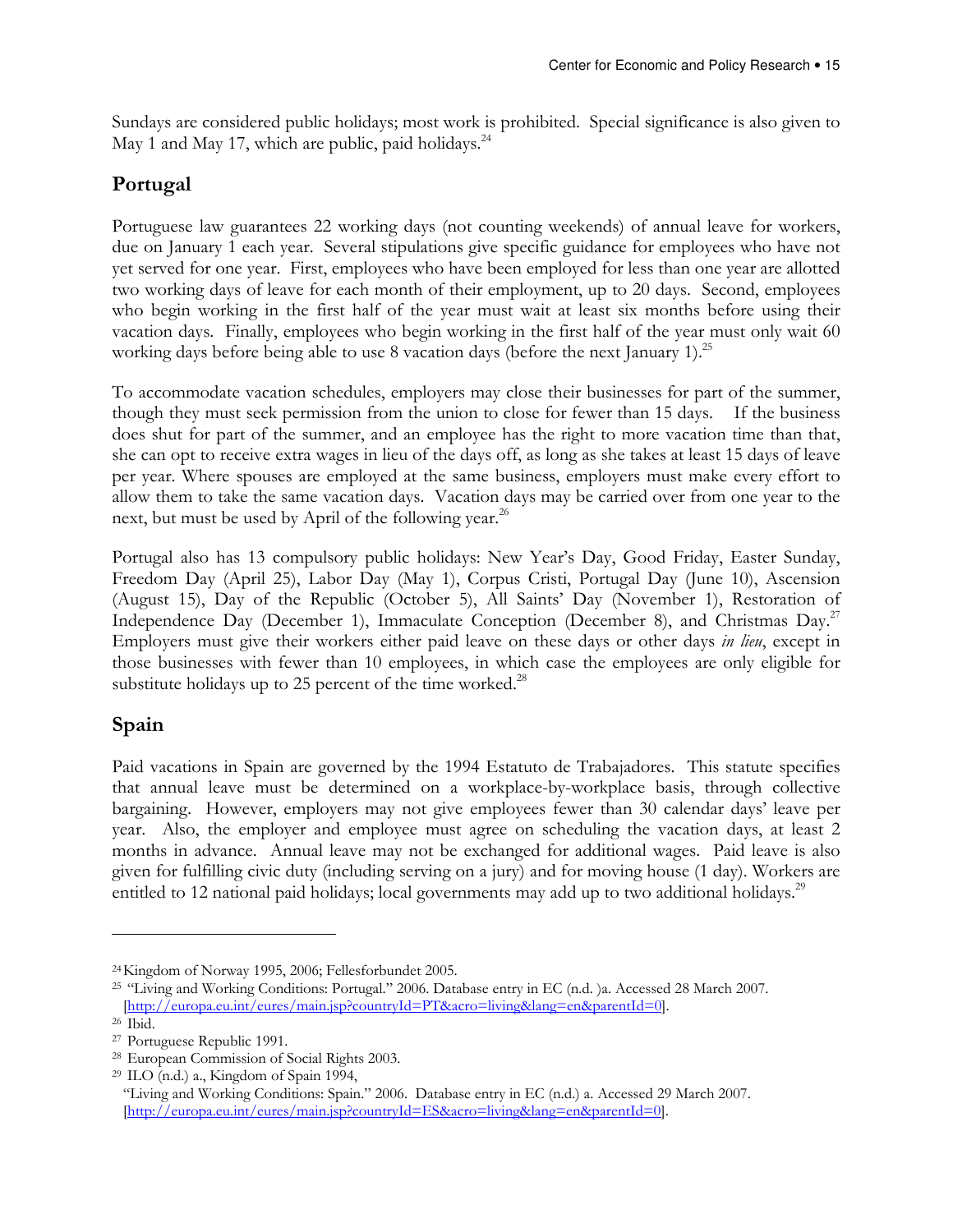#### Sweden

Workers in Sweden are entitled to paid annual leave of 25 working days, or five weeks. They have a right to take at least four of these weeks consecutively, between June and August. Moreover, if a worker becomes sick during their annual leave, the days of their illness are no longer counted toward their leave allowance.

They also receive "holiday pay" of 12 percent of the wages they would have earned during their leave. This holiday pay applies to normal workers, as well as temporary replacement staff, shortterm employees and employees on probation who have worked for more than 60 hours for an employer. If a worker leaves a position without taking all of their leave, they will still receive the holiday pay for their unused leave.<sup>30</sup>

Union workers are allowed additional leave apart from annual vacation. Swedish law requires employers to allow workers to take paid leave for any days needed to fulfill union responsibilities. This leave is paid at the worker's normal salary (without additional holiday pay).<sup>31</sup>

Finally, there are 12 public holidays in Sweden, but employers are not required to provide paid leave on these days.<sup>32</sup>

#### Switzerland

Swiss law guarantees four weeks of annual leave for all workers and apprentices over the age of 20, and five weeks of leave for those below. At least two weeks must be given consecutively. Employees must take these vacation days in the corresponding year, and may not exchange them for additional pay or other compensation. However, they may forfeit some of their annual leave if they have taken extended sick leave or unpaid leave.

In addition, employers must give workers four public holidays ― New Year's Day, Ascension Thursday, Swiss National Day (August 1), and Christmas ― although they are not required to provide paid leave<sup>33</sup>. Each canton observes varying additional holidays, such as Easter, Pentecost, Corpus Christi, and Youth Service Day (which gives one day of leave for workers below the age of 30 who do volunteer service for youth).<sup>34</sup> In each canton, workers have at least eight public holidays.<sup>35</sup> Employees who must work on public holidays receive a wage premium for those hours.<sup>36</sup>

<sup>&</sup>quot;Practical Guide for Foreign Researchers in Spain 2006." Database entry in EC (n.d.) b. Accessed 26 April 2007. [http://www.eracareers.es/fecyt/guia/guiahtml12\_en.jsp].

<sup>30</sup> "Living and Working Conditions: Sweden." 2006. Database entry in EC (n.d.) a. Accessed 29 March 2007. [http://europa.eu.int/eures/main.jsp?countryId=SE&acro=living&lang=en&parentId=0].

<sup>31</sup> ILO (n.d.) a.

<sup>32</sup> Kingdom of Sweden 2007, "EU Throws in the Towel."

<sup>33</sup> Valais Economic Development Department 2003.

<sup>34</sup> "Living and Working Conditions: Switzerland." 2007. Database entry in EC (n.d.) a. Accessed 21 March 2007. [http://europa.eu.int/eures/main.jsp?countryId=CH&acro=living&lang=en&parentId=0].

<sup>35</sup> Swiss-American Chamber of Commerce 2006.

<sup>36</sup> Switzerland Federal Office of Migration 2006.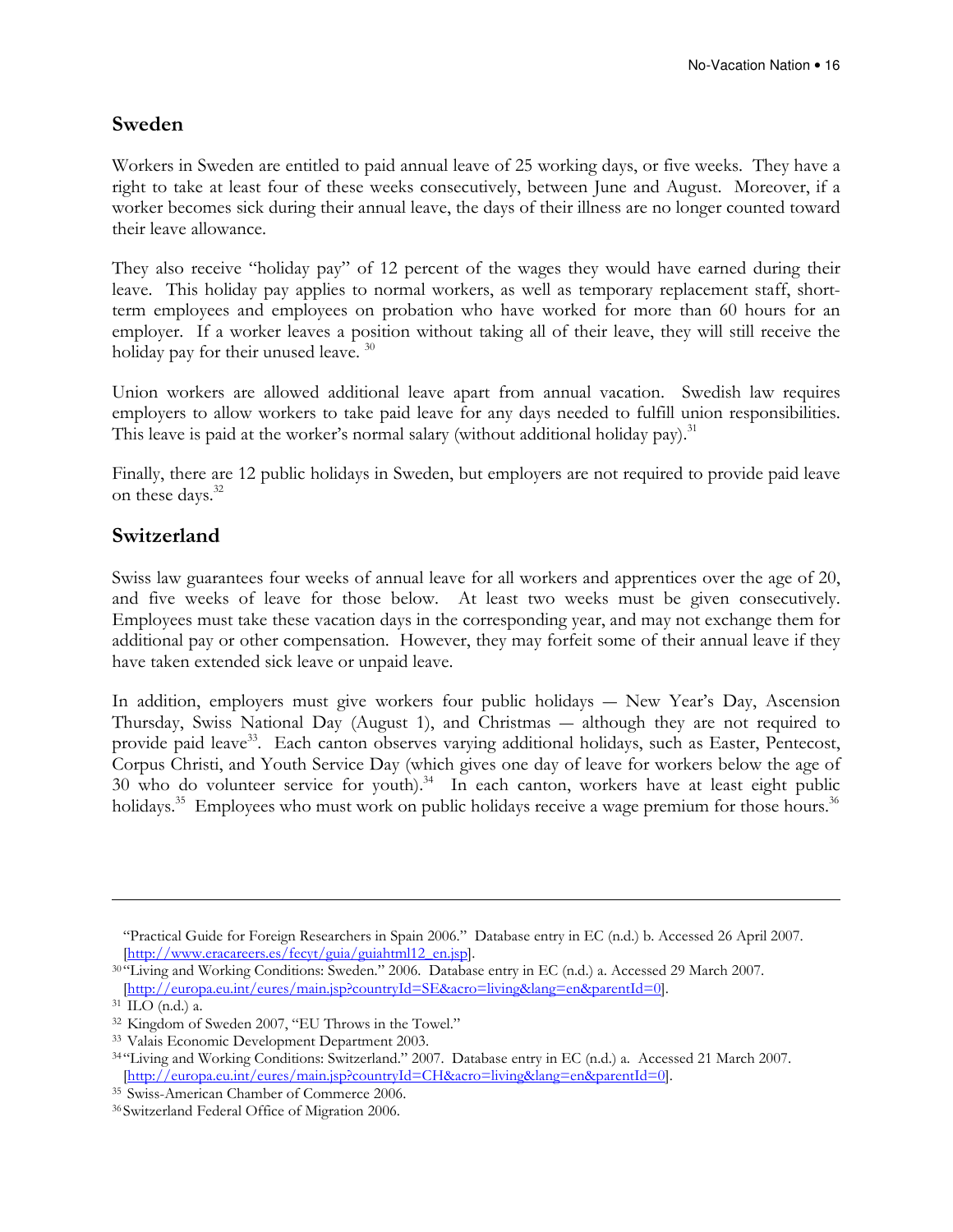#### United Kingdom

In the United Kingdom, all full-time and part-time employees are guaranteed at least four weeks' annual leave. In practice, this means that employees who work more hours per week also receive a greater amount of annual leave.

Employees must take their allotted leave. It may not be forfeited for additional salary or other compensation. An employee may only receive payment for leave not taken when she leaves her post, and in that case she must be compensated for the unused time, regardless of the context of the termination. Moreover, leave must be taken in its corresponding year and cannot be saved. However, if an employer grants more leave than the legal minimum, they may make whatever arrangements they like with regards to carrying over the additional leave. Employees are not guaranteed paid leave on public and bank holidays. Any paid leave granted on those holidays can be counted toward the employee's four weeks of annual leave.<sup>37</sup>

Employees usually schedule their own leave, with the employer's authorization. The advance notice they give their employer must be at least twice the duration of the leave they plan to take. In other words, employees who wish to take two days' leave must notify their employer at least four days beforehand. An employer may deny or cancel an employee's leave, but must give as much notice as the duration of the leave. Alternately, an employer may require an employee to take her leave on particular dates, but must observe the same advance notice guidelines. For example, stores may close on holidays and require their employees to take those days as part of their annual leave.<sup>38</sup>

#### United States

United States law offers no guarantees of paid leave. The only exceptions are for government contractors and subcontractors covered under the Davis-Bacon Act.<sup>39</sup>

<sup>37</sup> UK 1998, and "Living and Working Conditions: United Kingdom." 2005. Database entry in EC (n.d.) a. Accessed 21 March 2007. [http://europa.eu.int/eures/main.jsp?countryId=UK&acro=living&lang=en&parentId=0].

<sup>38</sup> UK 2007, (n.d.).

<sup>39</sup> USDOL (n.d.).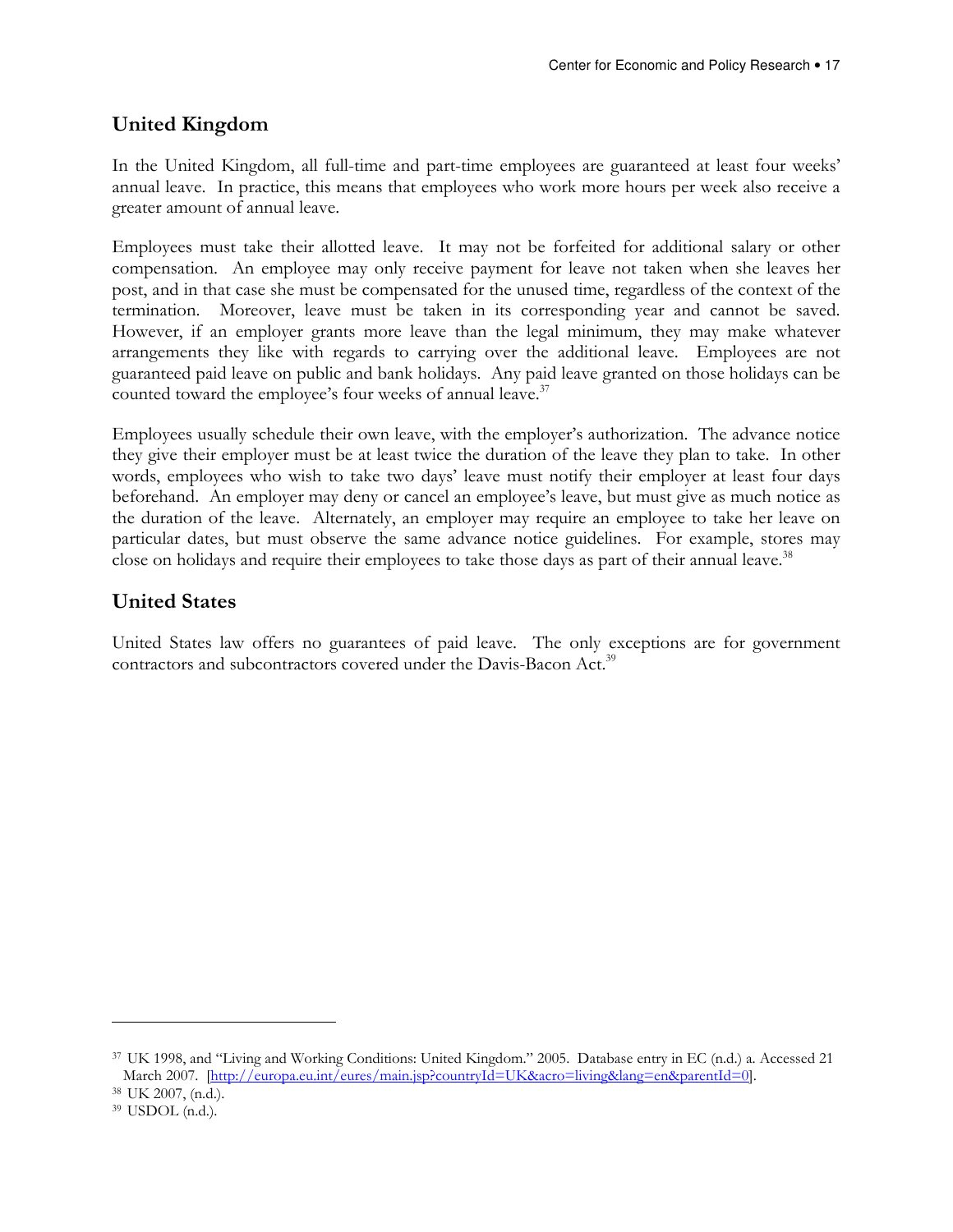## Bibliography

"EU Throws in the Towel over Holiday Rules." Financial Management. December 2000: 34.

- Allegretto, Sylvia. 2006. "U.S. Workers Enjoy Far Fewer Vacation Days than Europeans." Economic Policy Institute. Accessed April 26, 2007. [http://www.epinet.org/content.cfm/webfeatures\_snapshots\_20050824]
- Australia Office of the Employment Advocate. 2007a. The Australian Fair Pay and Conditions Standard. Canberra: AOEA Fact Sheet No. AFPCS-0107 (January). Accessed April 25, 2007. [http://www.oea.gov.au/docs/employers/FactSheet\_AustralianFairPayandConditionsStandard. pdf].
- -------- . 2007b. "Making Better Workplace Agreements." Canberra: AOEA Guide 0107 (January). Accessed May 1, 2007. [http://www.oea.gov.au/docs/employers/workbook/Workbook1.rtf].
- Canada Department of Human Resources and Social Development. 2001. "Paid Statutory Holidays in Employment Standards Legislation." Ottawa: HRSD Strategic Policy and International Labour Affairs, Labour Branch (November 15). Accessed April 27, 2007. [http://www.hrsdc.gc.ca/en/lp/spila/clli/eslc/27statutory\_holidays\_synoptic\_table.shtml].
- -------- . 2005. "Part III of the Canadian Labour Code: Sick Leave and Work-Related Illness and Injury Leave." Ottawa: DHRSD (December 8). Accessed April 25, 2007. [http://www.hrsdc.gc.ca/en/lp/lo/lswe/ls/publications/7.shtml].
- -------- . 2006a. "Annual Vacations with Pay." Ottawa: DHRSD (April 5). Accessed April 25, 2007. [http://www.hrsdc.gc.ca/en/lp/spila/clli/eslc/annual\_vacations\_narrative.pdf].
- -------- . 2006b. "Minimum Requirements for Annual Vacations with Pay." Gatineau, Quebec: HRSDC Fact Sheet (April). [http://www.hrsdc.gc.ca/en/lp/spila/clli/eslc/table\_minimumrequirements\_vacations.pdf].
- -------- . No Date. "Employment Standards Legislation in Canada." Accessed April 25, 2007. [http://www.hrsdc.gc.ca/asp/gateway.asp?hr=en/lp/spila/clli/eslc/01Employment\_Standards\_ Legislation\_in\_Canada.shtml&hs=lxn].
- Denmark Ministry of Science, Technology, and Innovation. No Date. "Work in Denmark: Leave." Accessed April 25, 2007. [http://www.workindenmark.dk/Leave\_family].
- Der Deutsche Gewerkschaftsbund Confederation of German Trade Unions. (No Date). "Feiertage." Berlin: DGB Fact Sheet. http://www.dgb.de/themen/arbeitsrecht/informationen/feiertage2.pdf
- Embassy of India in Copenhagen, Denmark. 2002. "Doing Business in Denmark." Copenhagen: Embassy of India Economic and Commercial Section. Accessed May 1, 2007 [http://www.indian-embassy.dk/Pages/Commercial/dbid.html].
- Embassy of the United States in Paris, France. 2006. "Consular Services for American Citizens Residing in APP Rennes' District." Paris: U.S. State Department. Accessed April 25, 2007. [http://www.amb-usa.fr/rennes/amcit/bbook06.pdf].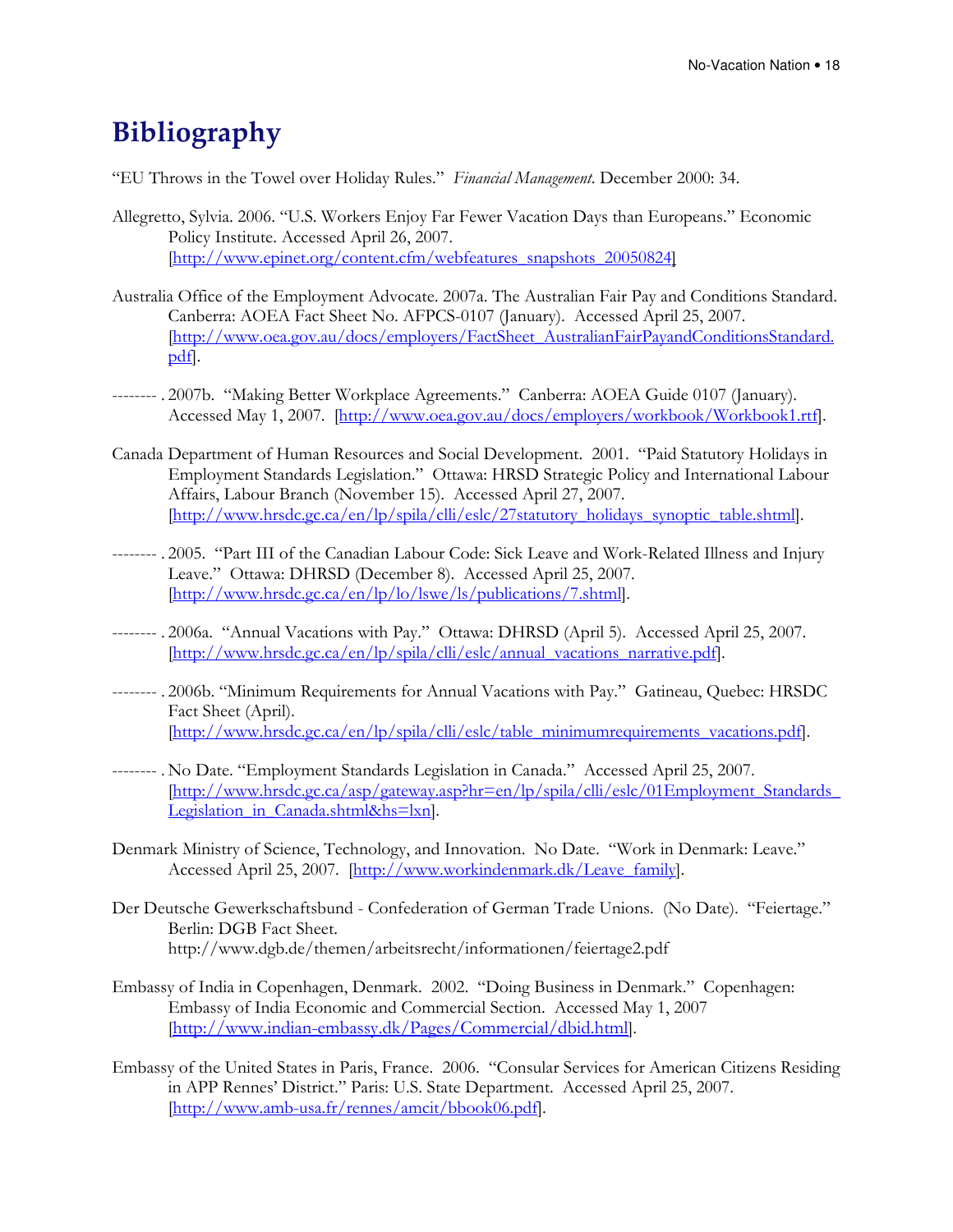- European Commission. No Date a. "The European Job Mobility Portal: Living and Working." Brussels: EC Employment and Social Affairs Online Database. Accessed May 7, 2007. [http://europa.eu.int/eures/main.jsp?acro=lw&lang=en&catId=490&parentId=0].
- -------- . No Date b. "The European Researcher's Mobility Portal." Brussels: EC Employment and Social Affairs Online Database. Accessed April 26, 2007. [http://ec.europa.eu/eracareers/index\_en.cfm].
- -------- . No Date c. European Union Labor Force Survey.
- European Committee of Social Rights. 2003. Conclusions Concerning Articles 1§4, 2, 3, 4, 9, 10, and 15 of the Charter in Respect of Portugal. Paris: Council of Europe. Accessed April 30, 2007. [http://www.fd.uc.pt/hrc/enciclopedia/portugal/relatorios/esc2003.pdf].
- European Foundation for the Improvement of Living and Working Conditions. No Date -a. "EMIRE European Employment and Industrial Relations Glossaries." Accessed April 25, 2007. [http://www.eurofound.europa.eu/emire/emire.html].
- -------- . No Date -b. "EMIRE Quality of Work." Dublin: Eurofound Online Database. Accessed April 27, 2007. [http://www.fr.eurofound.eu.int/emire/emire.html].
- European Industrial Relations Observatory. 2004. "Austria: Small Growth in Sickness Absence In 2003." Dublin: EIRO (February). Accessed April 25, 2007. [http://www.eiro.eurofound.ie/2004/02/inbrief/at0402201n.html].
- -------- . 2005. "Working Time Developments 2004." Dublin: EIRO (March). Accessed April 25, 2007. [http://www.eiro.eurofound.ie/2005/03/update/tn0503104u.html].
- European Union. 1993. European Working Time Directive. Brussels: EU Council Directive 93/104/EC. (November 23). Accessed April 25, 2007. [http://eur-lex.europa.eu/smartapi/cgi/sga\_doc? smartapi!celexapi!prod!CELEXnumdoc&lg=en&numdoc=31993L0104&model=guichett].
- Federal Republic of Germany. 2005. "In the Workplace: Individual and Collective Labor Law." A Manual for Germany. Second edition. Berlin: German Government Representative for Migration, Refugees and Integration. Accessed April 27, 2007. [http://www.handbuchdeutschland.de/book/en/004\_002\_print.html].
- Fellesforbundet. 2005. "Wages and Working Conditions in Norway." Oslo: Fellesforbundet (Norwegian United Federation of Trade Unions) (December 19). Accessed April 26, 2007. [http://www.fellesforbundet.no/Fellesforbundet/L%C3%B8nns-  $\frac{1}{200}$ og%20arbeidsvilk%C3%A5r/Brosjyrer%20p%C3%A5%20flere%20spr%C3%A5k/engelsk %20for%20nye%20land.pdf].
- Flanders Investment and Trade. 2005. "Workforce Issues." Brussels: Government of Flanders (April 13). Accessed April 27, 2007. [http://www.investinflanders.com/en/doing\_business/legal\_guide/workforce\_issues/].
- Gornick, Janet C. and Marcia K. Meyers. 2003. Families that Work: Policies for Reconciling Parenthood and Employment. New York: Russell Sage Foundation.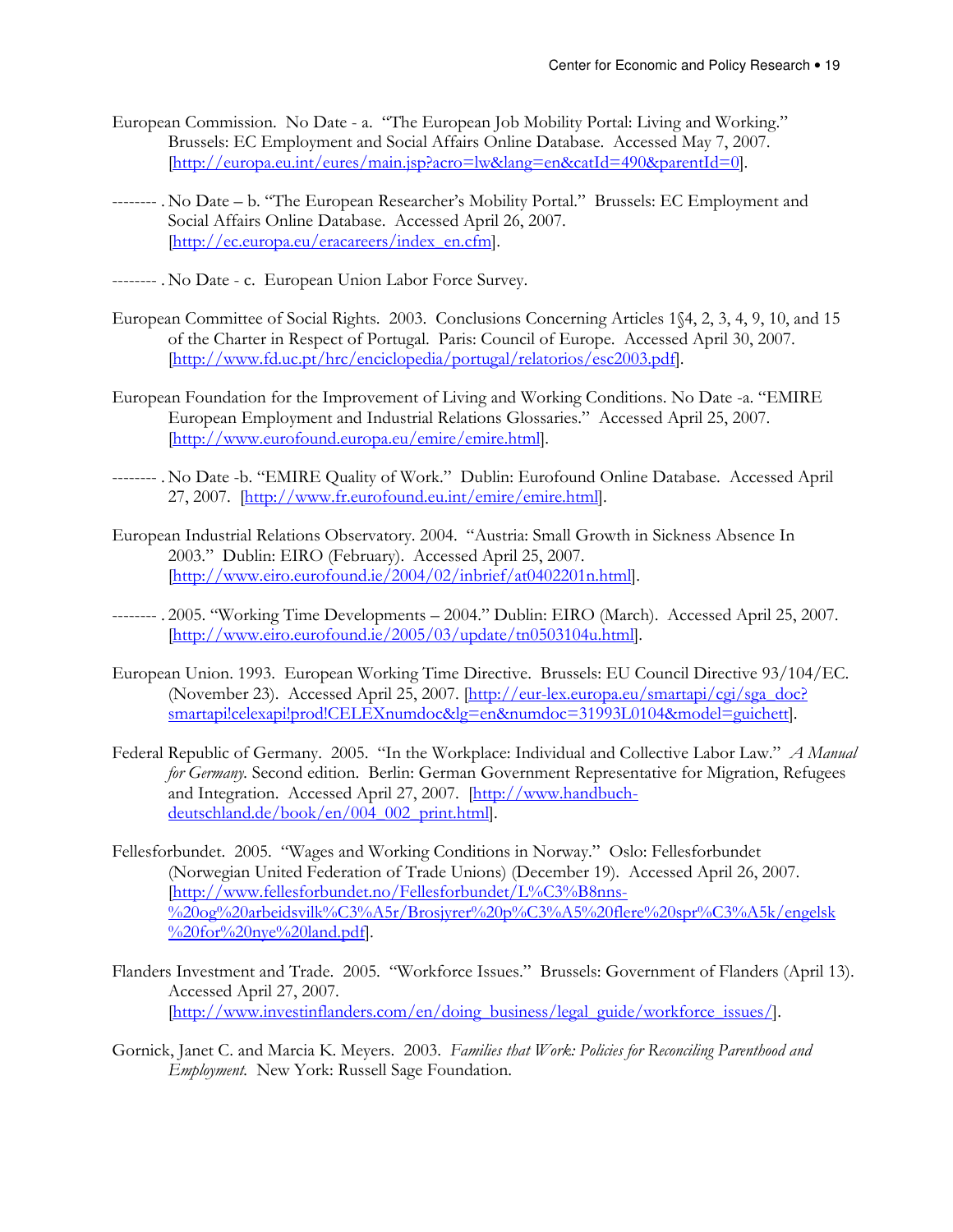- Heymann, Jody, Alison Earle, Stephanie Simmons, Stephanie M. Breslow, and April Kuehnhoff. 2004. "The Work, Family, and Equity Index: Where does the United States stand globally?" Boston: The Project on Global Working Families, Harvard School of Public Health (June 16).
- International Labour Organization. 2001. "National Labour Law Profile: Republic of Finland." Accessed April 27, 2007. [http://www.ilo.org/public/english/dialogue/ifpdial/info/national/fin.htm].
- -------- . 2004. "Conditions of Work and Employment: Paid Annual Leave." Geneva: ILO Information Sheet No. WT-6 (July). Accessed April 25, 2007. [http://www.ilo.org/public/english/protection/condtrav/pdf/infosheets/wt-6.pdf].
- -------- . No Date a. "Working Time Database." Geneva: ILO Conditions of Work and Employment Programme. Accessed April 25, 2007. [http://www.ilo.org/travaildatabase/servlet/workingtime].
- -------- . No Date b. "NATLEX Labor Law Database." Geneva: ILO International Labour Standards Department. Accessed April 25, 2007. [http://natlex.ilo.org/].
- Japan Institute of Labor. 2001. "Survey Results of Labor-Management Relations in Foreign Affiliated Companies in Japan." Tokyo: JIL (December). [http://www.jil.go.jp/english/laborinfo/library/documents/sr\_survey1.pdf].
- Japan. 2002. Labour Standards Law Tokyo: Law No. 49 of 7 April 1947 as amended through Law No. 102 of 2 June 2002. Accessed April 25, 2007. [http://www.ilo.org/dyn/natlex/docs/WEBTEXT/27776/64846/E95JPN01.htm].
- Japan. 1999. "Second Periodic Report by the Government of Japan under Articles 16 and 17 of the International Covenant on Economic, Social, and Cultural Rights." Tokyo: Ministry of Foreign Affairs of Japan. Accessed April 26, 2007. [http://www.mofa.go.jp/policy/human/econo\_rep2/index.html].
- Jorgensen, Helene. 2002. "Give Me a Break: The Extent of Paid Holidays and Vacation." Washington, D.C.: Center for Economic and Policy Research. (September). Accessed April 25, 2007. [http://www.cepr.net/documents/publications/give\_me\_a\_break.pdf].
- Kamerman, Sheila and Shirley Gatenio. 2002. "Mother's Day: More Than Candy And Flowers, Working Parents Need Paid Time-Off." New York: The Clearinghouse on International Developments in Child, Youth, and Family Policies, Columbia University (Spring). Accessed April 25, 2007. [http://www.childpolicyintl.org/issuebrief/issuebrief5.pdf].
- Kingdom of Norway. 1995. "Act No. 4 of 4 February 1977 Respecting Workers' Protection and the Working Environment, as Amended to Act No. 2 of 6 January 1995." Accessed May 1, 2007. [http://www.ilo.org/dyn/natlex/docs/WEBTEXT/13291/64814/E95NOR01.htm].
- Kingdom of Norway. 2006. "Annual Holiday Act." Trondheim: Directorate of Labor Inspection (September). Accessed April 25, 2007. [http://www.arbeidstilsynet.no/binfil/download.php?tid=40352].
- Kingdom of Spain. 1994. "Estatuto de Trabajadores." Statute 11/1994. (May 19). Accessed March 29, 2007. [http://www.ilo.org/dyn/natlex/docs/WEBTEXT/37817/64929/S94ESP01.htm].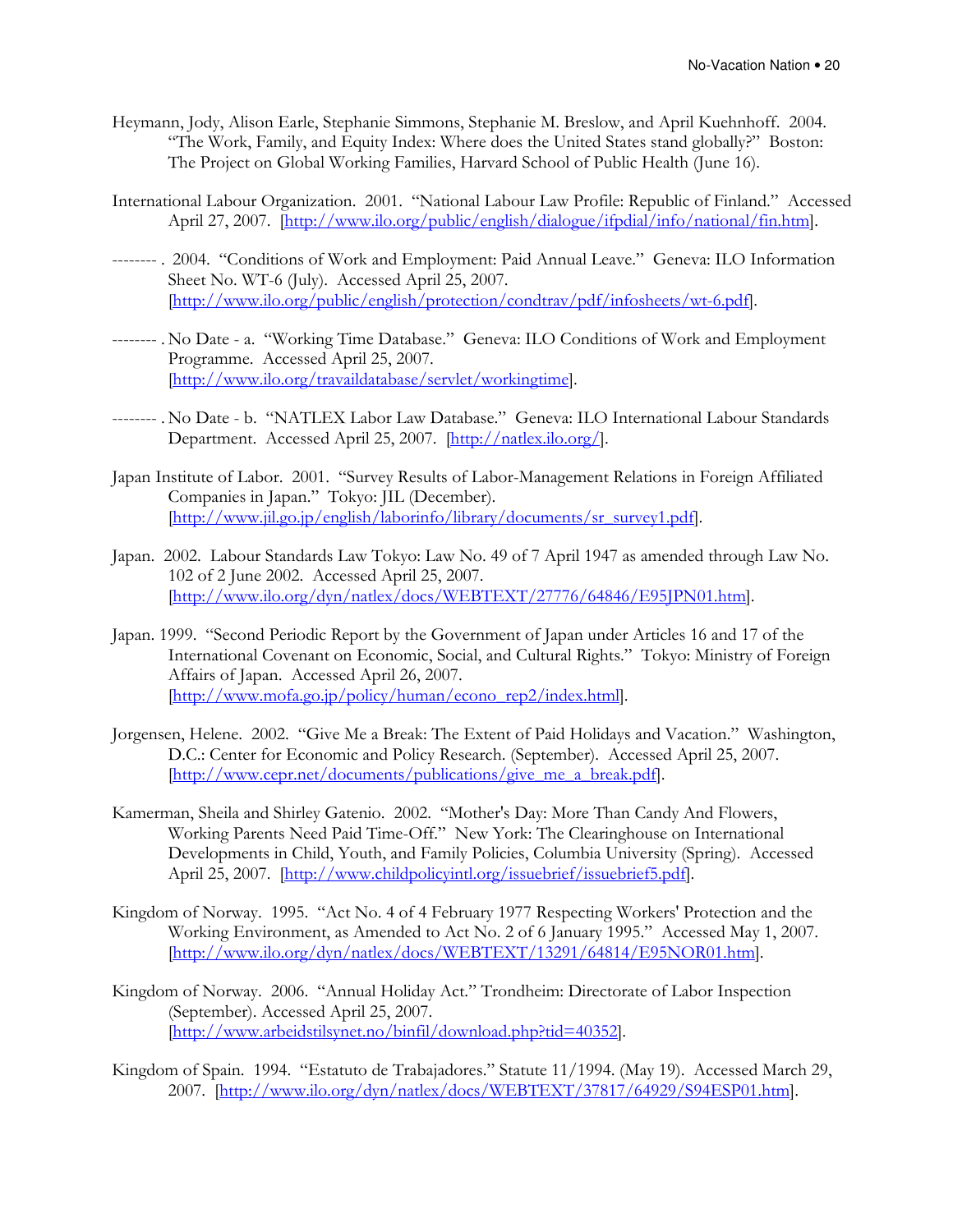- Kingdom of Sweden. 2007. "Living and Working in Sweden." Stockholm: Invest in Sweden Agency Fact Sheet (January 1). Accessed April 26, 2007. [http://www.isa.se/upload/english/ factsheets/living%20and%20working%20in%20sweden.pdf].
- Levin-Epstein, Jodie. 2006. Getting Punched: The Job and the Family Clock. Washington, DC: Center for Law and Social Policy.
- Netherlands Ministry of Social Affairs and Employment. 2006. "Working in the Netherlands". The Hague: MSAE (May). Accessed April 25, 2007. [http://internationalezaken.szw.nl/index.cfm?fuseaction=dsp\_rubriek&rubriek\_id=13006].
- New Zealand Parliamentary Counsel Office. (No Date). "Public Access to Legislation Database." Accessed April 25, 2007. [http://www.legislation.govt.nz].
- New Zealand. 2003a. Holidays Act 2003. Accessed April 25, 2007. [http://www.ers.dol.govt.nz/holidays\_act\_2003/].
- -------- . 2003b. "Online Tool for Holidays Entitlements." Canberra: Department of Labor Online Fact Sheet. Accessed April 25, 2007. [http://www.ers.dol.govt.nz/holidays-onlinetool/default.aspx].
- Organisation for Economic Co-Operation and Development. 2004. OECD Employment Outlook. Paris: OECD.
- Partena. 2006. "Legal Requirements for Employing Staff in Belgium." Belgium: A Central Location in Europe. Brussels: Made in Brussels, 29-33. Accessed April 27, 2007. [http://www.newbusiness.be/Partena 2006.pdf].
- Petersen, Niels. 2007. "National Labor Law Profile: The Swiss Confederation." Geneva: International Labour Organization (February 20). Accessed April 25, 2007. [http://www.ilo.org/public/english/dialogue/ifpdial/info/national/ch.htm].
- Portuguese Republic. 1991. "Decreto-Lei n.° 397/91." Diário da República 238 (October 16), pp. 5370-5373. Accessed April 25, 2007. [http://dre.pt/pdfgratis/1991/10/238A00.pdf].
- Rae, David. 2005. "How to Reduce Sickness Absences in Sweden: Lessons from International Experience. Paris: OECD Working Paper No. ECO/WDP(2005)29 (September 19). Accessed April 25, 2007. [http://www.olis.oecd.org/olis/2005doc.nsf/43bb6130e5e86e5fc12569fa005d0 04c/41598c3dc5781f43c1257085002d4e2a/\$FILE/JT00189736.PDF].
- Republic of Finland. 2001. Annual Holidays Act (272/1973) as Amended by Several Acts, Including No. 65/2001. Accessed April 25, 2007. [http://www.finlex.fi/pdf/saadkaan/E9730272.PDF].
- -------- . 2004. "Facts for Foreigners Working in Finland." Helsinki: Advisory Board for Ethnic Relations Brochure (September). Accessed April 27, 2007. [http://www.mol.fi/mol/fi/99\_pdf/fi/04\_maahanmuutto/07\_aineistot\_kirjasto/01\_esitteet/tyoela ma/tyoelama\_eng.pdf].
- -------- . 2005. "Annual Holidays Act." Act 162/2005. Helsinki: Ministry of Labor. [http://www.ilo.org/travaildatabase/servlet/workingtime?DocumentId=196&pageClass=org.ilo .legislation.work.web.LegalDocumentPage]